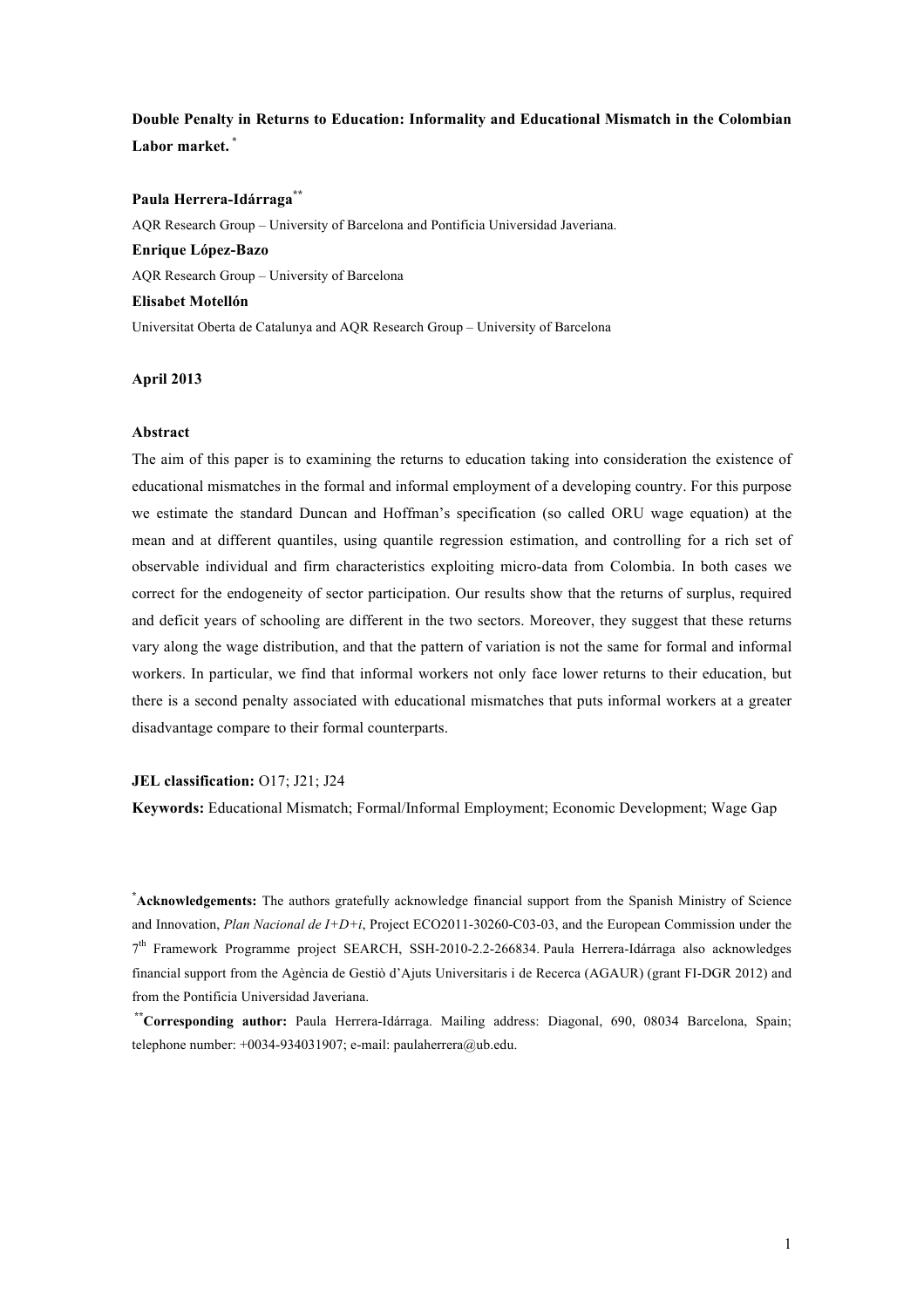# **1. Introduction**

A distinctive feature of almost all Latin American and the Caribbean labor markets is the existence and the persistence of a large informal sector. In fact, half of the employed population of this region worked in informal jobs at the end of the first decade of this century (ILO's 2011 Labour Overview). Informal employment embraces a variety of heterogeneous activities, such as self-employment entrepreneurs, salaried workers of large and small firms, and unpaid domestic workers. Informal employment generally involves that workers are trapped in unproductive activities, with inferior working conditions, lack of social security and lower earnings. A seemingly stylized fact, found in past studies about labor market segmentation, is that informal-sector workers, even if equally productive, are subject to lower remuneration than formal-sector workers. So even when more highly educated workers tend to be more productive than less skilled counterparts, education may not be the key for higher paying jobs if the labor market is segmented.

A number of explanations have been offered to explain why some earning-relevant characteristics, for example, education, are better rewarded in the formal sector than in the informal sector. An important bulk of these explanations is based on a segmented view of the labor market. For instance, the presence of extremely restrictive labor market institutions and strict regulation of entry into the formal sector could pose a possible cause, so that some workers that do not have access to the formal sector are forced to accept informal sector jobs characterized by inferior earnings (see Fields, 1975). However, several more recent studies postulate, for both firms and workers the decision of being formal turns out to be extremely costly, due to the non labor costs associated with health and pension contributions, payroll taxes, commuting subsidies, among others, which significantly increases the attractiveness of informal activities. Maloney (1999), for instance, introduces a standpoint in which workers may find informal-sector employment a desirable alternative, due to inefficiencies in the provision of public services, i.e. health and pension, or because their level of human capital do not fulfill the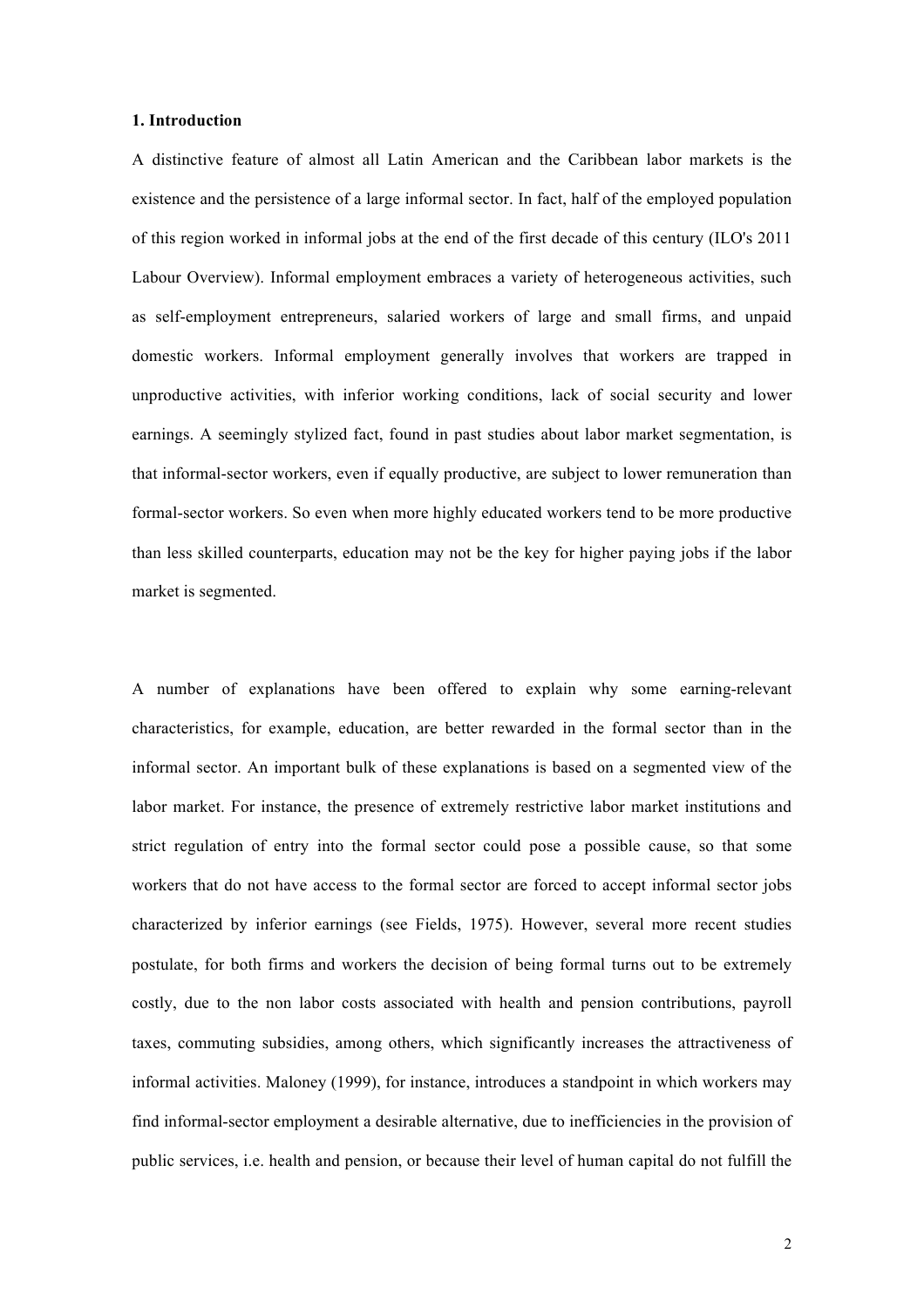requirements for performing formal jobs. In the last case, a wage penalty for informal-sector employment may be due to sorting, where those with low levels of human capital are also those more likely to work in the informal sector (Tokman, 1982). This type of sorting may result from the fact that firms in the informal sector have limited access to financing and employers choose to substitute physical capital for low-skill labor (see, e.g., Amaral and Quintin 2006).

However, none of the former studies have considered one aspect which can affect the wage gap between formal and informal workers, that is, the way workers match their acquire education to the one required to perform their job. One important feature that raises concern in developed countries is the existence of a discrepancy between the education attainment of workers and the skill requirements of jobs, commonly known as education-occupation mismatch (OCDE Employment Outlook 2011). The incidence and labor market effects of educational-occupation mismatch, especially over-education, have received increasing attention in the literature for developed countries (Germany, the Netherlands, Spain, the United Kingdom, Portugal, Hong Kong and the United States)<sup>1</sup>. Recently some attention has also been paid for some developing countries (Mexico, Pakistan, India, the Philippines, Thailand and Colombia)<sup>2</sup>. Several of these studies have shown that the incidence of education-occupation mismatch varies significantly with the method used to measure required education, hence over-education. However while the choice of the method can have an effect on the incidence of the phenomenon under analysis, the effect on earnings is not altered (Groot and Maasen van den Brink 2000). So, independently of the method used, a number of studies that estimated the effects of over-education on earnings for developed and developing countries found that, overeducated workers tend to earn higher returns to their years of schooling than co-workers who are not over-educated, but lower returns

 

<sup>1</sup> Duncan and Hoffman (1981), Verdugo and Verdugo (1989), Sicherman (1991), Tsang et al. (1991), McGoldrick and Robst (1996) studied the phenomenon for the United States; Alpin et al. (1998), Green et al. (2002), Dolton and Vignoles (2000) and Chevalier (2003) for the UK; Hartog and Oosterbeek (1998) and Groot and Massen van den Brink (2000) for Holland; Bauer (2002) and Buchel and van Ham (2003) for Germany; Kiker et al. (1997) and Mendes de Oliveira et al. (2000) for Portugal; Alba-Ramirez (1993) for Spain. For an extensive review of overeducation in developed countries see McGuinness (2006) and for a recent survey on overeducation see Leuven and Oosterbeek (2011).

 $2$  Ouinn and Rubb (2006) study the phenomenon for Mexico, Abbas (2008) for Pakistan and Mehta et al. (2011) for India, Mexico, the Philippines and Thailand, Mora (2005), Castillo (2007) and Herrera-Idárraga et al. (2012) for Colombia.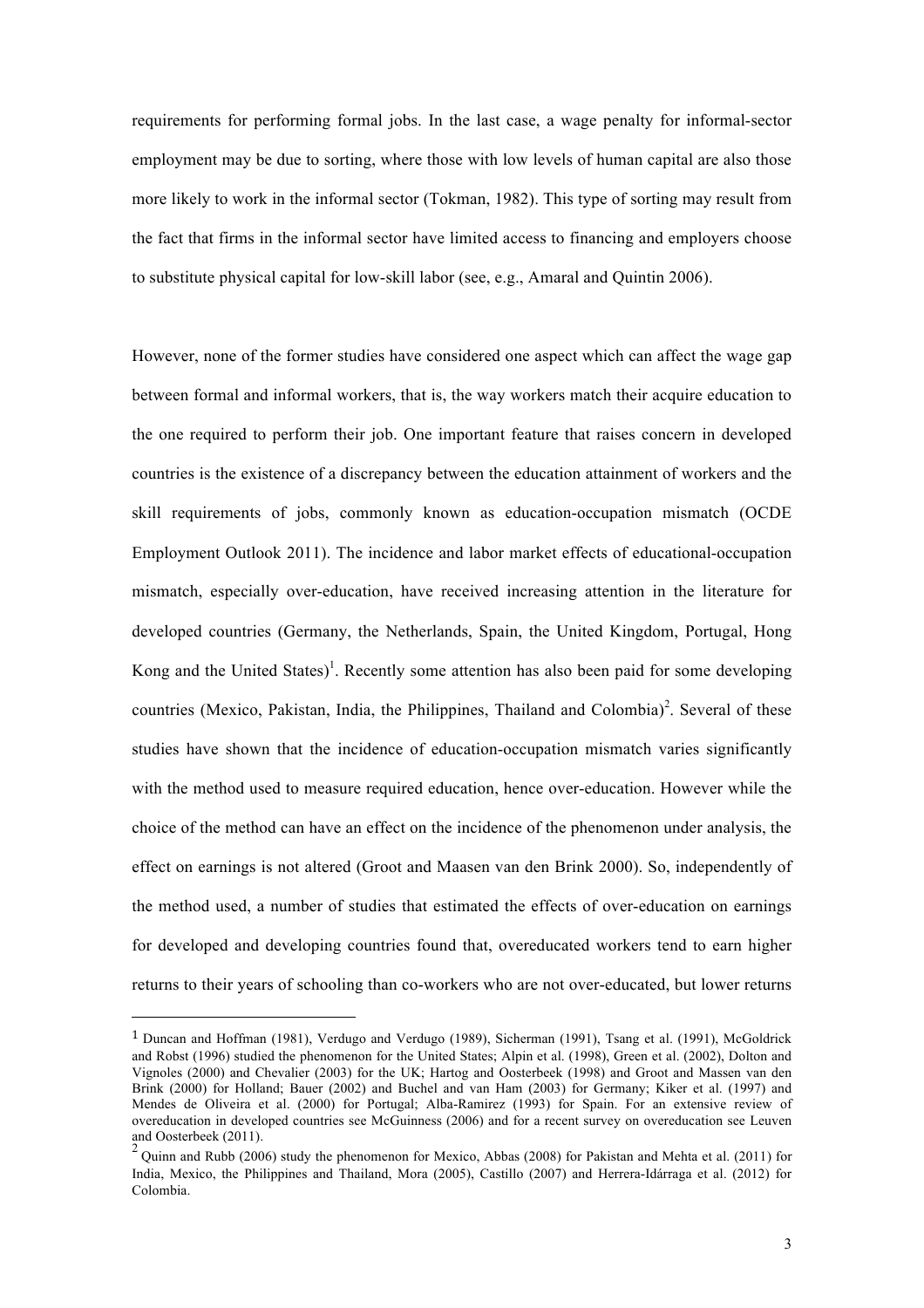than workers with similar education who work in jobs that require the level of education that they possess.

In a previous study, Herrera-Idárraga et al. (2012), using micro-data for Colombia, find that after controlling for other characteristics and correcting for endogeneity, informal salary workers are more likely to be over-educated than formal workers. Thus it is possible that the formal-informal wage gap is driven, at least in part, by a less satisfactory matching of education-occupation in the informal sector and by the penalization in terms of wages that is derived from this mismatch. Actually the aim of this paper is to reexamine the wage gap between formal and informal workers taking into consideration that education-occupation mismatch is present in both sectors, using the case study of Colombia.

Colombian labor market constitutes a good case of study for several reasons. First, informality today is at center of economic and political debates in the country because the high levels that prevail. Second, in Colombia there is a high incidence of the minimum wage, i.e., a relatively high proportion of formal sector employees, 34.6%, receive a salary similar to the minimum (Arango et al. 2008) which points toward to the existence of important labor market rigidities. Third, previous studies have found over-education to exist in Colombia (Mora 2005, Castillo 2007, Dominguez-Moreno 2009 and Herrera-Idárraga et al. 2012).

This study contributes to the literature on informality and education-occupation mismatch by gauging if the return to years of required education, years of surplus education and years of deficit education differ across formal and informal sectors. If they do differ and if salaried informal workers are more penalized in terms of wages than their formal counterparts, then we can infer that part of the formal-informal wage gap might be originated in such a difference. The idea of distinguishing the difference in the returns from correct, over and under education for the two sectors is a novel contribution, as there is no previous contribution that considered this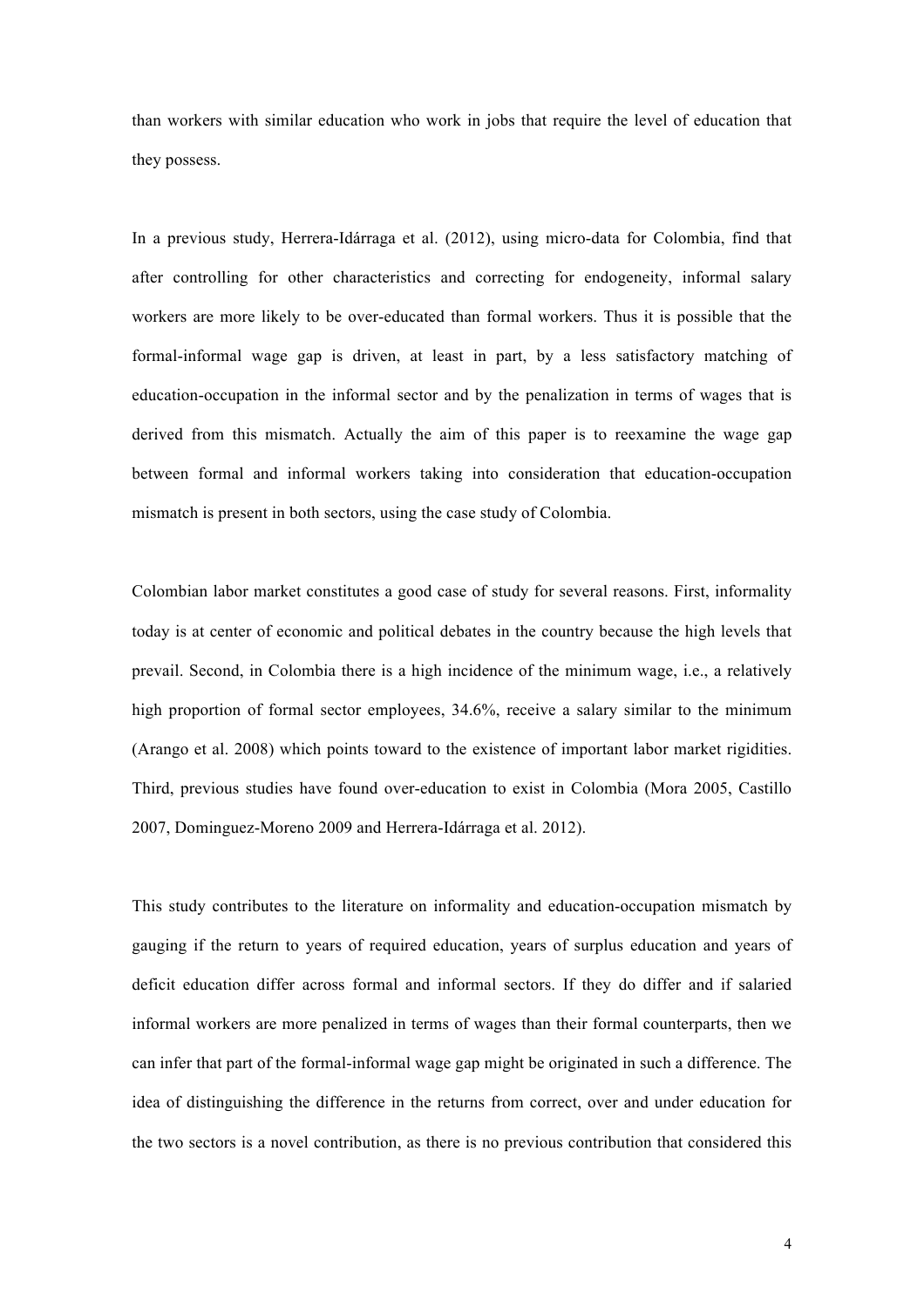difference before in all studies of which we know about informality<sup>3</sup>.

The empirical analysis consists of examining the returns to education taking into consideration the existence of educational mismatches in the formal and informal sector. For this purpose we first estimate the standard Duncan and Hoffman´s specification (so called ORU wage equation) at the mean, using ordinary least square (OLS), and controlling for a rich set of observable individual and firm characteristics. Then, we examine if the returns to education for each of the education-occupation mismatch are not uniform along the wage distribution by using quantile regression estimation. In both cases the endogeneity sector choice is addressed.

Results for Colombia show that: i) consistent with previous literature, the return to an overeducated year is lower than the return to a required year of education, both in the formal and informal sector, ii) formal workers that possess the education required to do their job have a higher return to their education, around double, compared with their informal counterparts, iii) moreover, they have a higher return than informal workers who are overeducated, iv) the return to an overeducated year of education is higher in the formal sector than in the informal sector and v) the wage penalty of deficit schooling is almost the same across the two sectors. Moreover using quantile regression estimations we show that i) these returns vary along the wage distribution and ii) the pattern of variation along the distribution is not the same for formal and informal workers. More specifically, the returns to required education increases along the wage distribution for both type of workers, but the increase is more noticeable for formal workers. While returns to surplus education increases along the wage distribution for formal workers they almost remain constant for informal workers. We therefore conclude that adding measures of educational mismatch gives important information to the analysis of the formal/informal wage gap. In particular, we show that in the informal sector not only the returns

 <sup>3</sup> See, e.g., Magnac (1991), Nuñez (2002), Maloney and Nuñez (2004), Floréz (2002), Kugler and Kugler (2009) and Mondragón-Vélez et al. (2010) for Colombia; Gindling (1991) for Costa Rica; Pradhan and van Soest (1995) for Bolivia; Amuedo-Dorantes (2004) for Chile; Pratap and Quintin (2006) for Argentina; Tansel (2000) for Turkey; Marcouiller et al. (1997) and Gong and Van Soest (2002) for Mexico; Botelho and Ponczek (2011) for Brazil; Badaoui et al. (2008) for South Africa.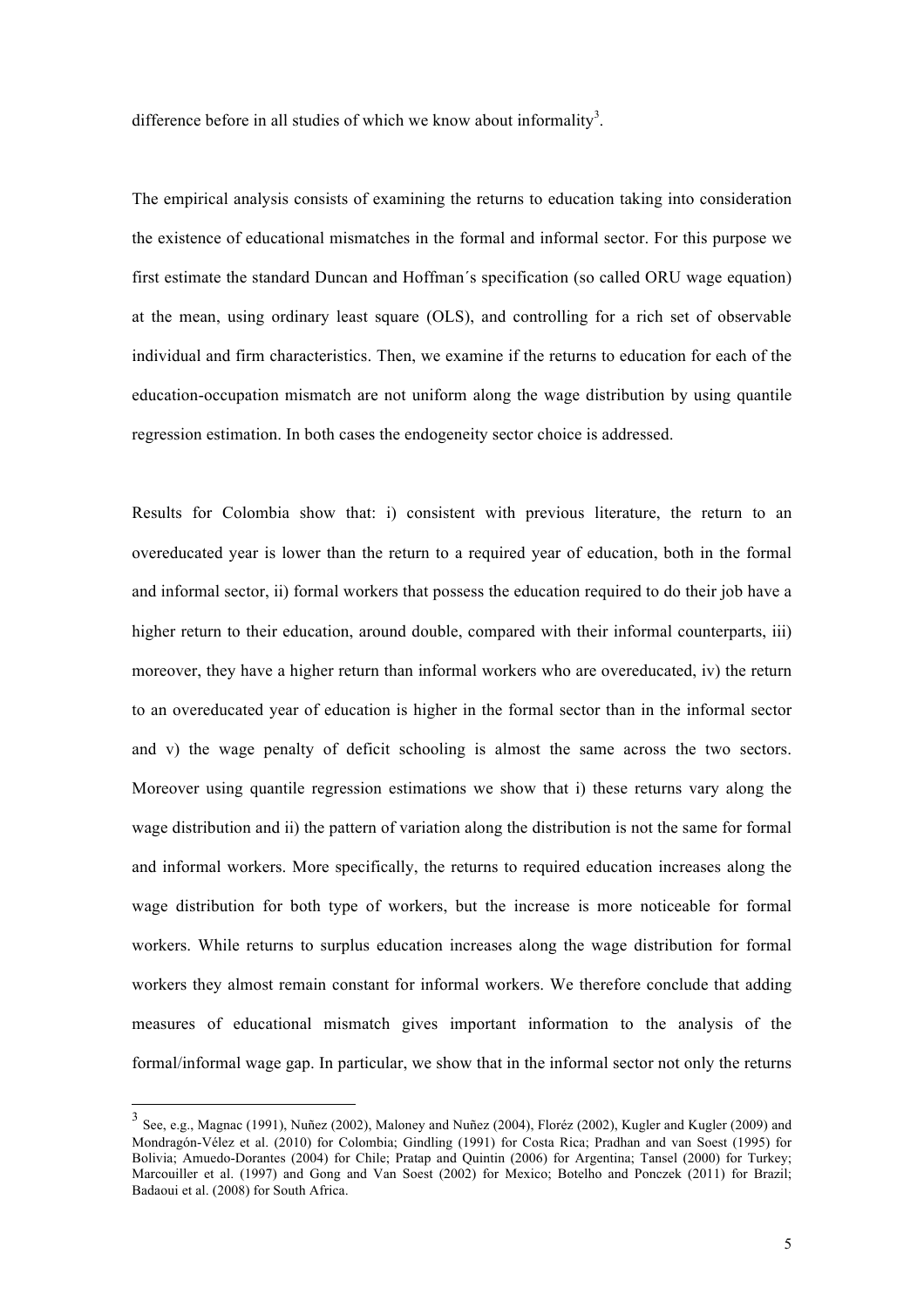to education are lower, but the penalty that informal workers face due to educational mismatches in terms of wages are considerable higher than the one for their formal counterparts.

The rest of the paper is organized as follows. The next section gives a description of the data and some selected descriptive, while the empirical approach is presented in section 3. Section 4 summarizes the results regarding the estimates of the empirical models, and, finally, section 5 concludes.

## **2. Dataset and descriptive analysis**

We use data from the Colombian Household Survey (CHS), a repeated cross-section conducted by the National Statistics Department (DANE), for 2010. The survey gathers information about employment conditions for population aged 12 or more including income, occupation and industry sector at two digit level, in addition to the general population characteristics such as sex, age, marital status and educational attainment and covers the thirteen mayor metropolitan areas in Colombia.

A sample of 34626 working individuals was drawn from the 2010 CHS. The analysis was restricted to salary workers that were not carrying formal studies aged between 15 and 60 years and who report working more than 16 hours per week. We do not include self-employed and employers workers in the analysis because their source of income is a combination of labor and physical capital and therefore may not be compared with earnings of other employees. Apart from this, self-employed workers' earnings would be expected to have a greater measurement error. Also, while comparing self-employed informal workers to their formal counterparts may be of interest, it has been shown in previews studies that self-employed in the informal sector corresponds more with a voluntary entry, while informal salaried work may correspond more closely to the standard queuing view, especially for younger workers (Perry et al. 2007; Bosh and Maloney, 2010). Excluding self-employed resulted in dropping 16941 individuals. We also exclude public employees from the sample since by nature they belong to the formal sector and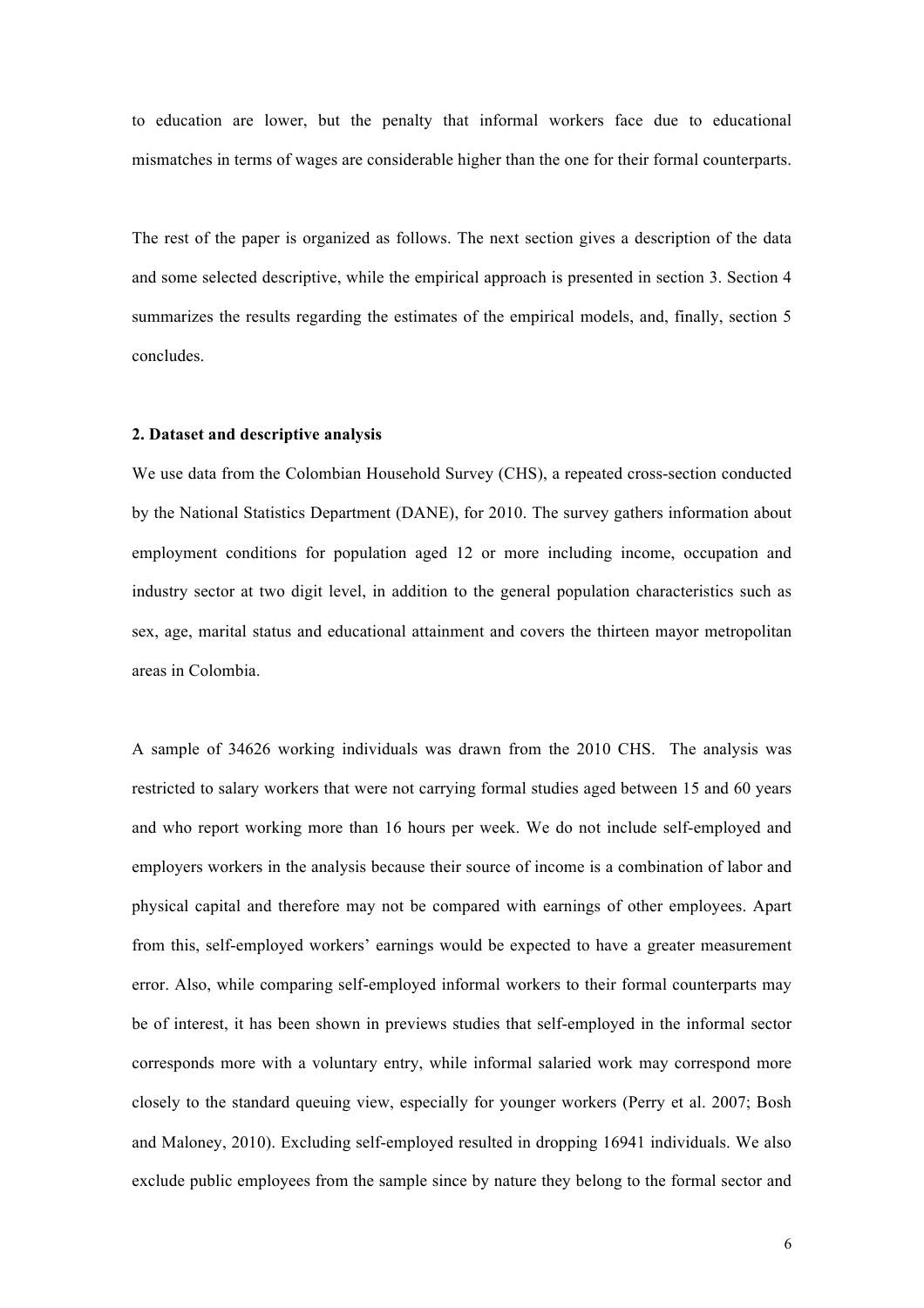their wages might reflect institutional arrangements. After excluding observations with missing values or inconsistencies for the selected regressors, over 13797 individuals remained in our sample.

We classify workers as formal or informal according to whether they are covered by the social security system or not, in line with the definition proposed by the Seventeenth International Conferences of Labour Statisticians  $(ICLS)$ .<sup>4</sup> Thus, we define workers as formal if they contribute both to health and old-age insurance. For the purpose of measuring the incidence of the education-occupation mismatch we define required education using the statistical method in its mean and mode version. Under the statistical method required education is define as the mean or mode level of schooling for each occupation. Individuals are classified as overeducated (under-educated) for a particular occupation if their level of education is higher (lower) than the required education. In the mean measure a worker is over-educated or undereducated if their completed level of schooling deviates by one standard deviation from the mean in their occupation.<sup>5</sup> Regarding earnings, we have combined information from gross monthly income and worked hours in order to obtain gross hourly wages.

Table 1 contains mean hourly wages by job type and educational mismatch. As it can be seen informal workers are likely to earn less than formal workers, formal workers earn 78% more than what informal workers earn for the total sample. This large wage differential found here is in line with the findings of several other studies for other countries, and so far has been the centerpiece of the empirical analysis in the past. If formal and informal workers are classified by educational mismatch the wage gap is not the same across the different categories. For instance, overeducated formal workers earn 90% more than informal overeducated workers,

 <sup>4</sup> The definition of the Seventeenth International Conferences of Labour Statisticians (ICLS) of informal employment is "based on the characteristics of the individual's employment, job or position. A worker has an informal job if the employment relationship is, in law or in practice, not subject to national labour or social legislation. This condition of informal employment is observed in persons employed in both formal and informal enterprises, as well as in those employed in domestic service by households¨. (ILO's 2011 Labour Overview).

<sup>&</sup>lt;sup>5</sup>For purpose of brevity we only included the results obtained with the mean, as with the mode the results are not significantly different. The full set of results is available on request.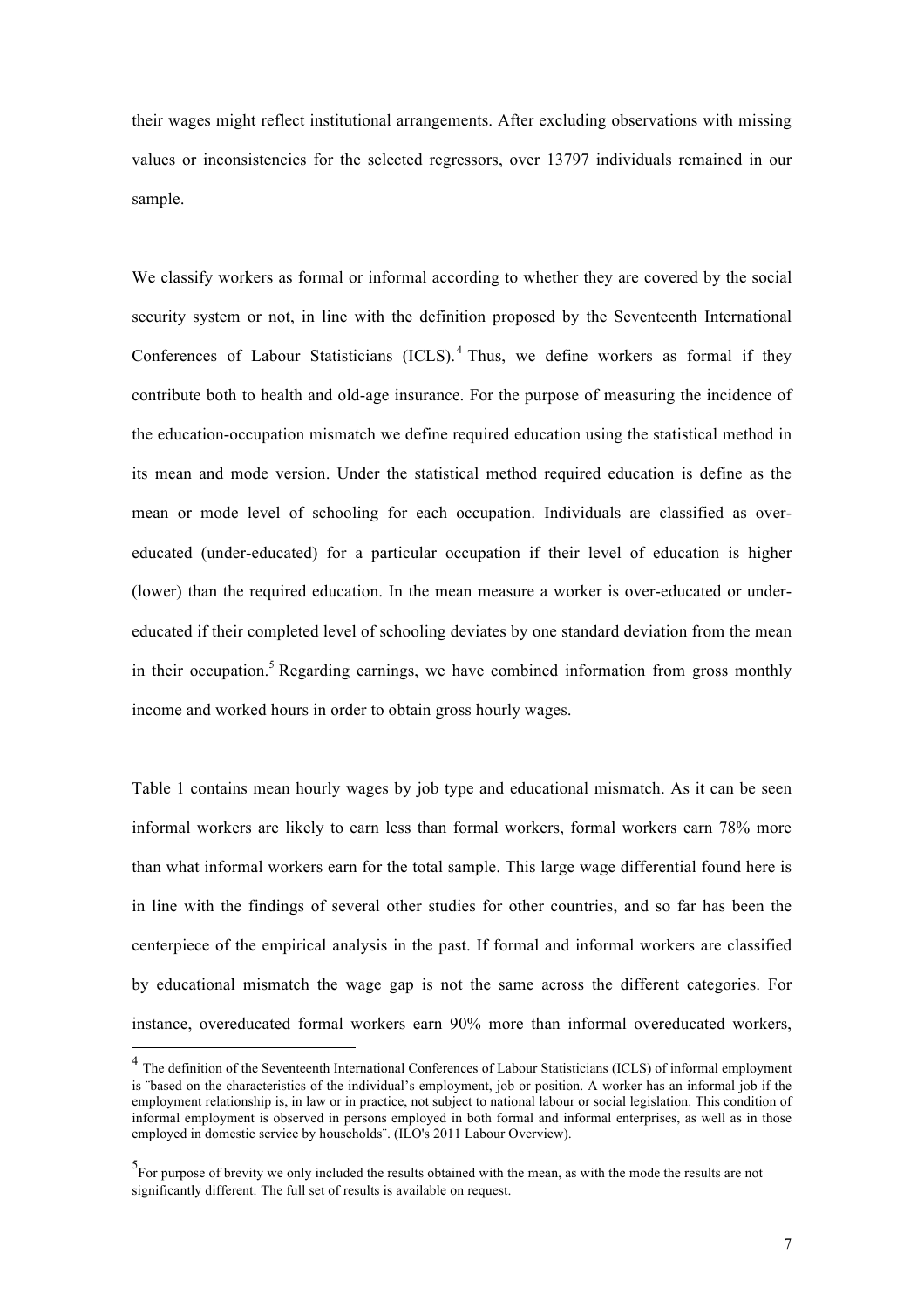while undereducated formal workers earn 40% more than their informal peers. The formal – informal wage gap is also higher for the overeducated than for workers correctly matched in terms of education.

Table 1 also presents the formal-informal wage gap at different quantiles. As it can be seen the wage gap is not homogeneous along the wage distribution and across the different educationoccupation mismatches. The first thing to be noticed is that the hourly wage at the lower quantile for correct and overeducated formal workers are both equal to the minimum wage<sup>6</sup>, while an undereducated formal worker perceives a wage slightly lower. This finding conforms to the notion that the minimum wage is binding in the formal sector, especially for correct and overeducated workers that represent 93% of formal workers. The formal-informal wage gap among the least skilled, measured by the lower quantile of the wage distribution, is considerably lower for overeducated workers compare to correct and undereducated workers. This could be indicating that a formal worker in the lower part of the distribution and regardless of his education will be rewarded with a wage similar to the minimum wage, while informal wages are determined freely. This possibility to set wages freely allows informal sector to pay a considerably lower wage to correct and undereducated workers, while somehow rewarding overeducated workers. In contrast, at the middle and, particularly, at the upper part of the distribution the formal-informal wage gap is substantially higher for overeducated workers compare to correct and undereducated workers. Thus, this simple preliminary evidence, at the mean and at different quantiles, indicates that educational mismatch may be a key aspect in order to get a better understanding of the formal – informal wage gap.

Table 2 presents some basic summary statistics concerning the distribution of the observed workers' and firms' characteristics that may be driving the earnings differentials. It shows information for the entire sample of workers, and distinguishing between those working in the formal and in the informal sectors. From the raw data it is deduced that formal workers seems more likely to be overeducated than informal workers, while informal workers seems more

 

<sup>6</sup> The minimum wage in Colombia in 2010 was 515,000 pesos, equivalent to 2503.47 pesos per hour.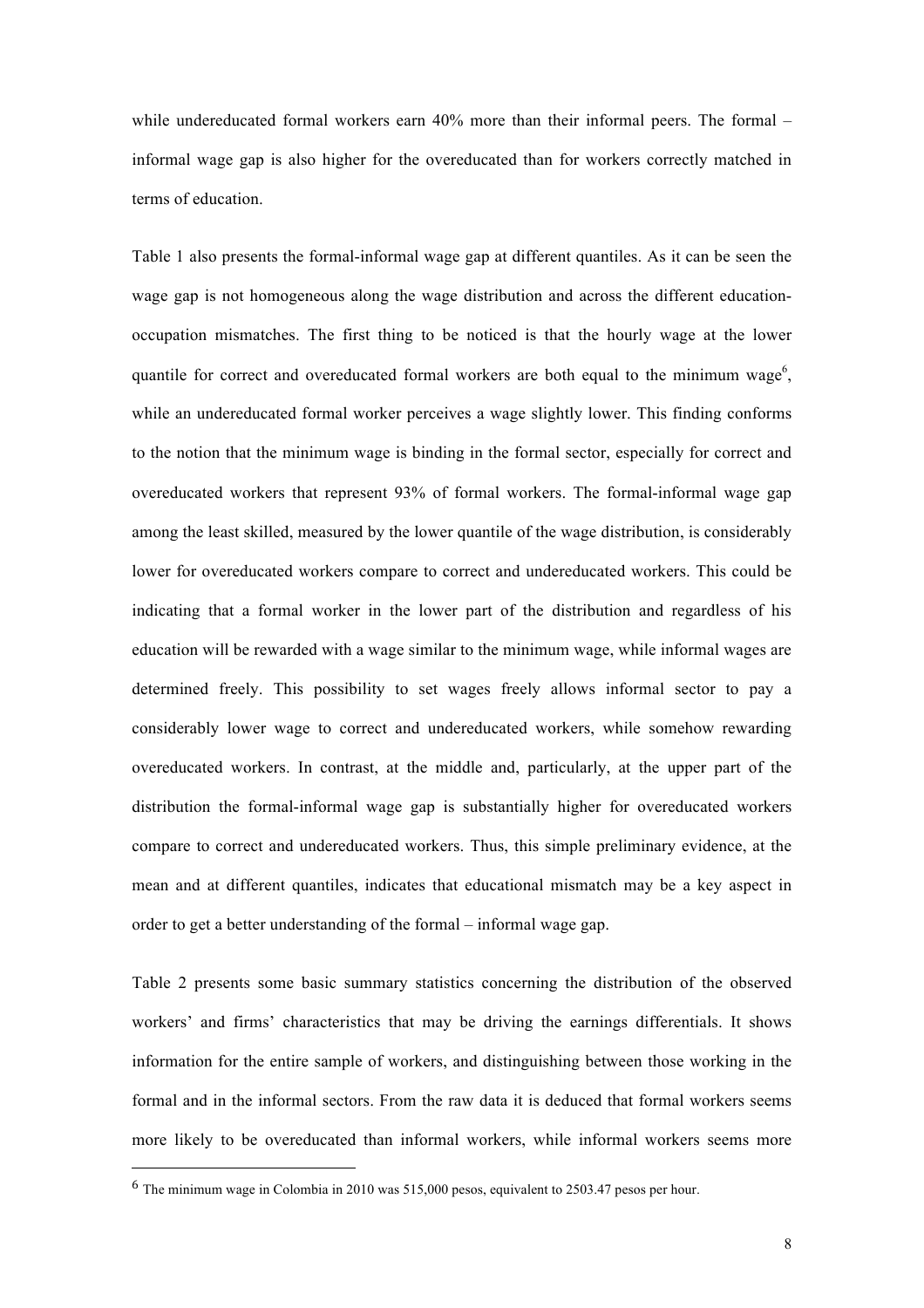likely to be undereducated than their formal counterparts. Furthermore the incidence of correctly educated workers is similar in the two sectors. However, these differentials in the incidence of over- and under-education may just be caused by a composition effect, i.e. formal workers are more educated whereas informal worker are less educated<sup>7</sup>. In fact, formal workers in our sample are more likely to have higher education or more (44%), whereas informal workers are more likely to have basic secondary and secondary (22% and 36% respectively). There is not significant difference in age and experience between workers in both groups. In contrast, there are some notable differences in the average tenure between sectors; formal workers tend to accumulate much more tenure than informal workers, suggesting higher stability of employment for formal workers. As a matter of fact, 95% of formal workers had signed a contract, and 65% of them of a permanent type, in contrast with only 18% of informal workers who have a contract, and only 10% having a permanent one. On the other hand, as can be seen, the percentage of female workers in the formal sector is higher than in the informal. This may be due to the fact that our sample excludes self-employed individuals and unpaid family workers. A much larger proportion of the workforce in the formal sector is married. In terms of the occupational structure, informal workers are more likely to be found in unskilled manufacturing and agricultural occupations (43%). Those in the formal sector are also more likely to be found in unskilled manufacturing and agricultural occupations like informal workers but at a lower rate (25%), followed by administrative staff (24%). There is little difference in the average hours of work in the two sectors. Firms with less than 3 regular employees are substantially more likely to be part of the informal sector. In contrast, larger firms employ much of the formal-sector labor force with a workforce greater than one hundred.

# **3. Wage estimates - Empirical Strategy**

 

<sup>7</sup> Herrera et al. (2012) show that a sorting effect drives the gap in the raw propensities, and that when comparing formal and informal workers with similar individual and firm characteristics, those in the former group have a lower propensity to be overeducated.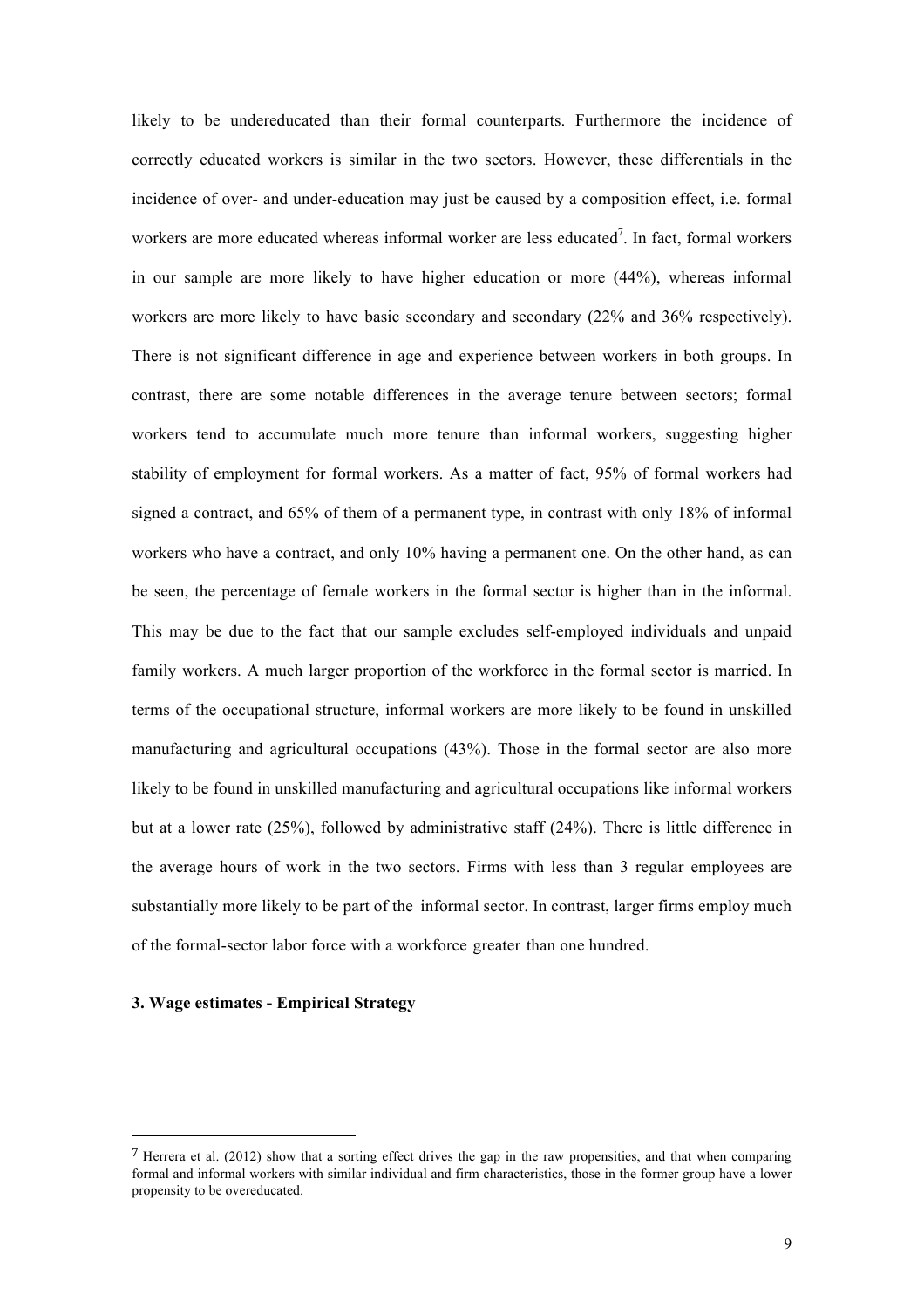An important number of former studies that intended to measure the formal – informal sector wage gap have simply estimated a Mincerian wage equation using OLS. The framework for the empirical analysis is a model in which the wage of an individual *i* in sector *j* is given by:

$$
W_{ij} = \alpha_j S_{ij} + \beta_j X_{ij} + \varepsilon_{ij}
$$
 (1)

where  $W_{ij}$  denotes the log of the hourly wage of the individual *i* in the sector *j*, formal (*F*) or informal  $(I)$ ,  $S_{ij}$  the years of acquire education,  $X_{ij}$  denotes the set of other characteristics (e.g. experience, tenure, gender) that affect the wage of this individual; and  $\alpha_i$  and  $\beta_i$  is a vector of prices or returns associated with years of acquire education and other characteristics that affect wages.

The typical specification adopted to estimate the effect on earnings of education – occupation mismatch is based also on the Mincerian wage equation. However, the general educational mismatch specification varies slightly in that the variable of acquired years of schooling is decomposed into three variables: required, surplus and deficit education, following Duncan and Hoffman (1981) formulation. Over-education is the amount of years of schooling a worker has acquired in excess of the required education needed to perform his job. Under-education entails the opposite. Under this framework wages are a function of over, required and deficit years of education (so-called ORU wage equation). That is:

$$
W_{ij} = \alpha_{ij} S_{ij}^r + \alpha_{oj} S_{ij}^o + \alpha_{uj} S_{ij}^u + \beta_j X_{ij} + \nu_{ij}
$$
\n<sup>(2)</sup>

where  $S<sup>r</sup>$  is years of required education,  $S<sup>o</sup>$  is years of surplus education above the required level and  $S<sup>u</sup>$  is years of deficit schooling below the required level. Then, under this wage equation the returns from additional education are  $\alpha_{0j}$  for surplus years,  $\alpha_{rj}$  for required years, and  $\alpha_{ui}$  for deficit years of education. Notice that instead of imposing the same return in the two sectors, we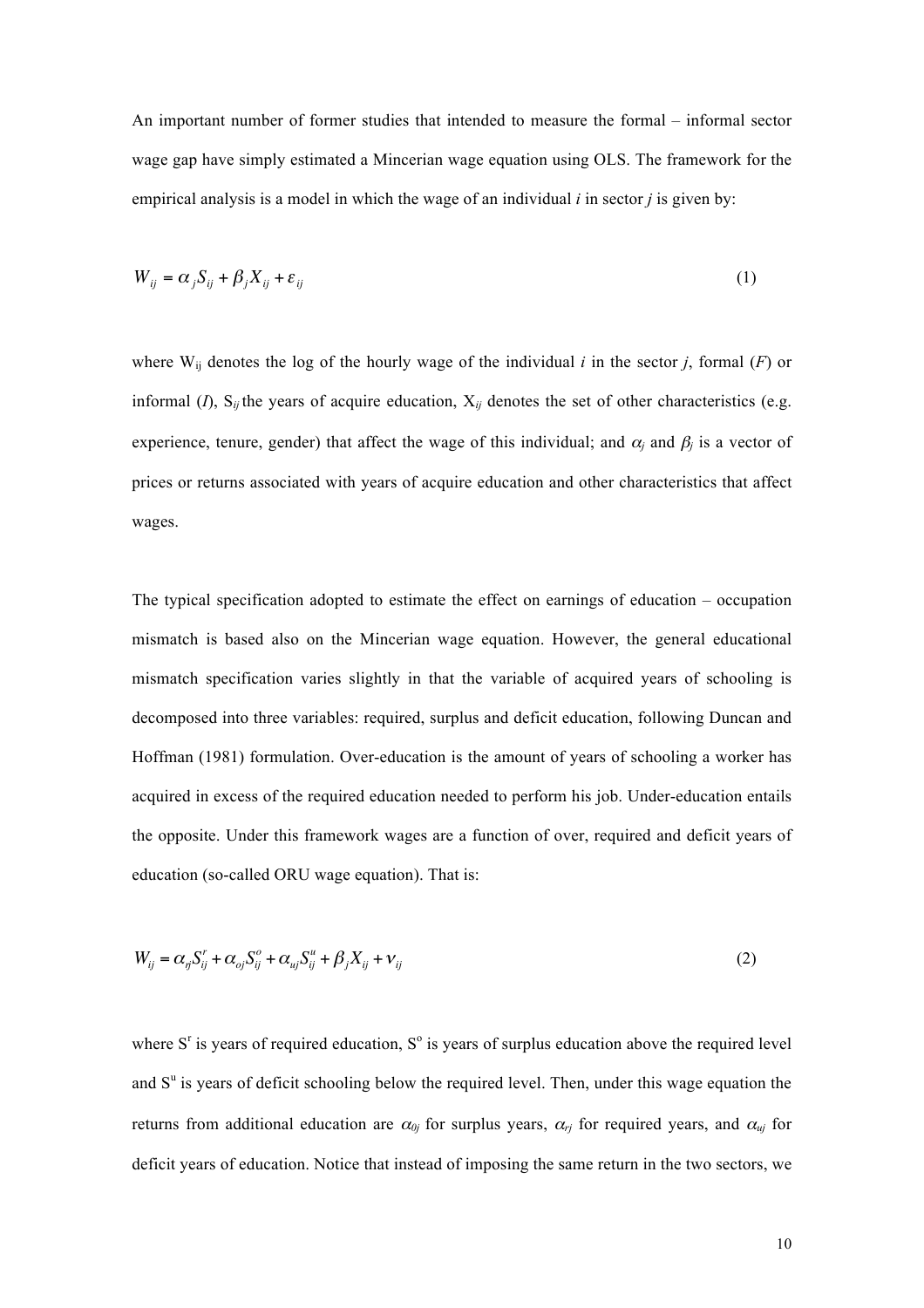allow them to differ for workers in each sector *j*, formal or informal.

Next we want to analyze the returns to education and the effects of occupation-education mismatch on the entire wage distribution for formal and informal workers, by using linear quantile regression estimates. By estimating linear quantile regressions we are able to examine the heterogeneous effect of education at different points in the wage distribution. Moreover, quantile regression estimates are robust to the outliers of the dependent variable and they are also more efficient than the OLS under non-normality of the error terms. For any worker *i* in sector *j* we can write the  $\tau^{th}$  quantile of the hourly wage distribution conditional on actual years of education  $(S_{ii})$  and other characteristics  $(X_{ii})$  as:

$$
F_{Wij}^{-1}(\tau \mid S_{ij} X_{ij}) = S_{ij} \alpha_j(\tau) + X_{ij} \beta_j(\tau), \ \forall \tau \in [0,1]
$$
 (3)

where  $F_{wij}^{-1}(\tau | S_{ij}, X_{ij})$  is the  $\tau^{th}$  quantile of  $W_{ij}$  conditional to  $S_{ij}$  and  $X_{ij}$ . The estimated quantile regression (QR) coefficients can be interpreted as the rates of return to actual education and other characteristics at different points of the conditional wage distribution. Similarly for any worker *i* in sector *j* we can write the  $\tau^{th}$  quantile of the hourly wage distribution conditional to years of required education  $(S_{ij}^r)$ , years of surplus education  $(S_{ij}^o)$ , years of deficit education  $(S^u_{ij})$ , and other characteristics  $(X_{ij})$  as:

$$
F_{wij}^{-1}(\tau \mid S_{ij}^r, S_{ij}^o, S_{ij}^u, X_{ij}) = S_{ij}^r \alpha_j^r(\tau) + S_{ij}^o \alpha_j^o(\tau) + S_{ij}^u \alpha_j^u(\tau) + X_{ij} \beta_j(\tau), \ \forall \tau \in [0,1]
$$
 (4)

The specifications formulated so far (eqs. 1 to 4) neglect the existence of non-observable characteristics that could simultaneously affect wages and the sector in which the individuals are currently working. This will cause to obtain not only biased, but also inconsistent coefficients of the return to education. To account for this concern, we implement the conventional approach of including a selection correction in the wage regressions for each sector. This entails a two-stage estimation process. In a first stage a reduced-form probit model of the formal vs. informal decision is estimated and a sample selection correction term is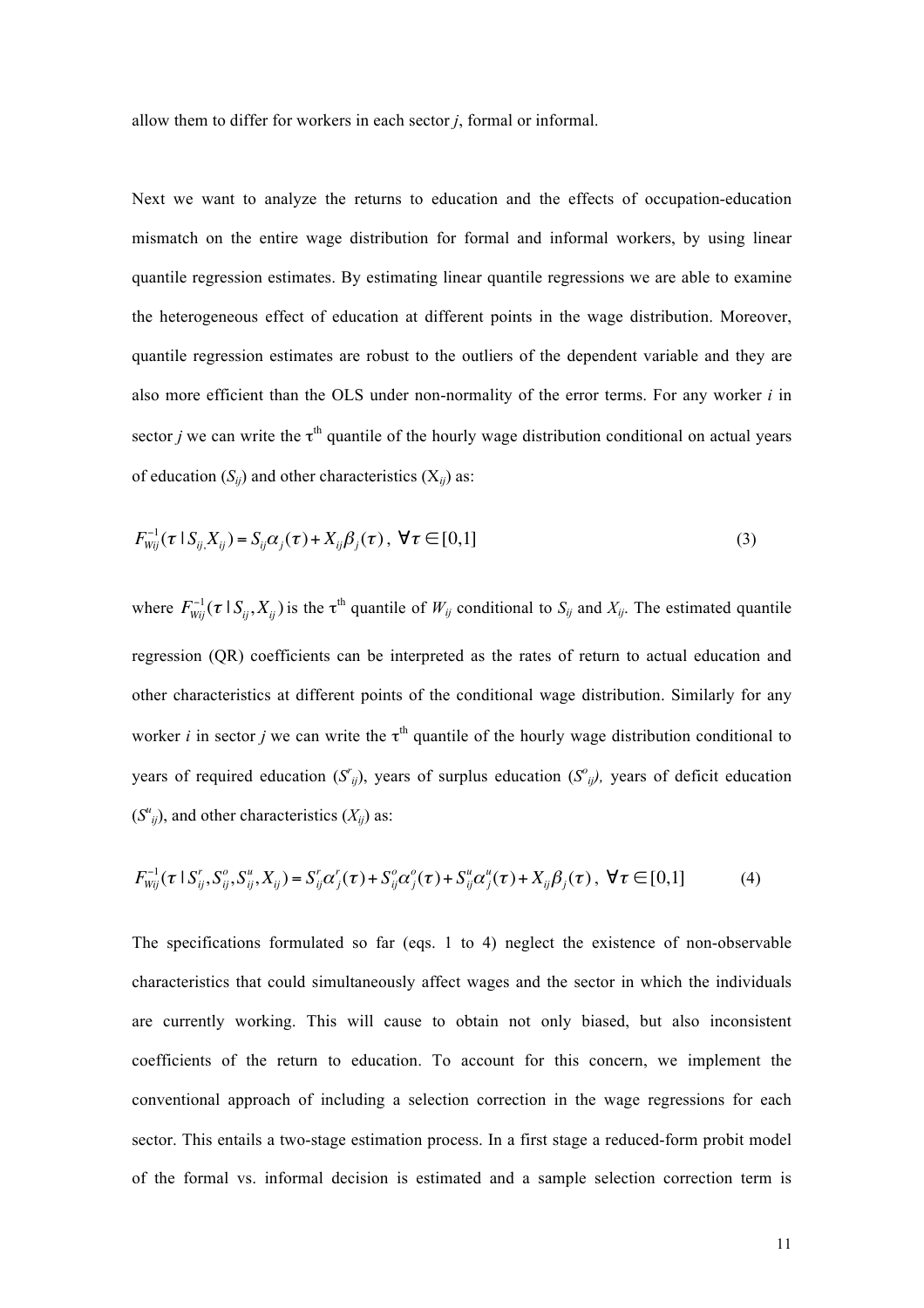obtained. In stage two, the correction term is incorporated into conventional Mincerian semi-log earnings functions for the formally employed and informally employed (see, e.g., Gong and van Soest 2002; Günther and Launov; 2012).

The selection process of the sector of employment follows the latent model:

$$
E_i^* = \gamma Z_i + \mu_i \tag{5}
$$

where  $E_i^*$  is a latent variable that determines the sector  $j$  (= formal, informal) in which individual *i* is employed,  $Z_i$  is a vector of observed individual characteristics included in  $X_i$  in the wages equations plus some other variable(s) for be employed in the formal or informal sector, and  $\mu_i$  is the error term.

The observed binary variable  $E_i$  is related to the latent variable  $E_i^*$  as follows:

- *E<sub>i</sub>* =1 if the individual is in the formal sector  $(E_i^* \ge 0)$
- $E_i = 0$  otherwise

Estimates of returns based on the wage equations (1) to (4), leaving aside the selection equation (5), are biased and inconsistent if the error term of the selection equation and the error terms of the wage equations are correlated, e.g.  $cov[\mu_i, \varepsilon_{ij}] = \rho_j \neq 0$ .

In the case of estimates at the mean, consistent estimates can be obtained by maximum likelihood considering the information from the selection and wage equations or, alternatively, by applying the two-step method proposed by Heckman (1979). The so-called Heckit method includes the inverse Mills ratio in the wage equation as an additional regressor to obtain wages conditional on being in the formal or informal sector.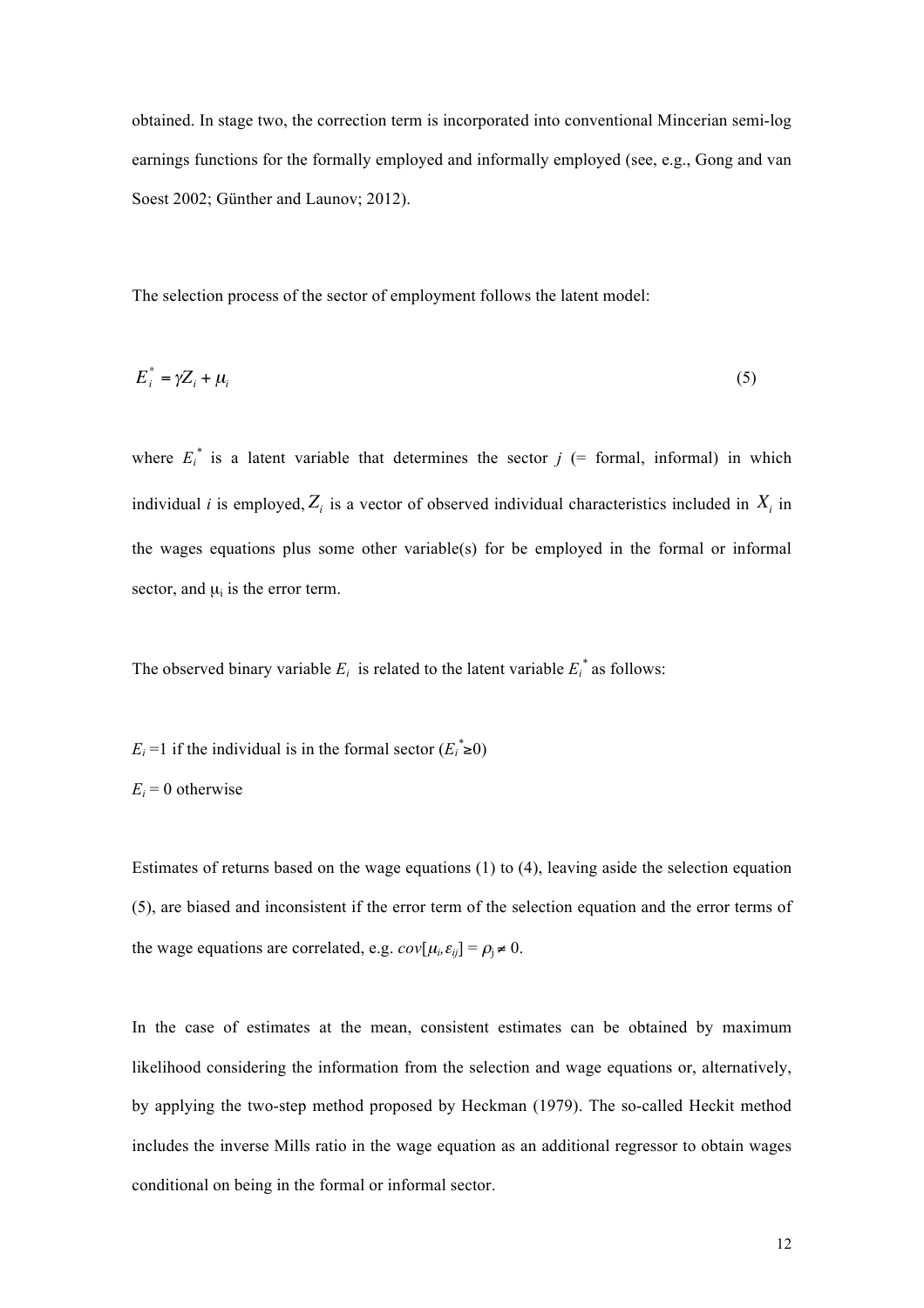While the methods for correcting sample selection for mean regression are well acknowledged, there are few known approaches to correct for selectivity bias in quantile regression models and there is little consensus regarding the most appropriate correction procedure. Buchinsky (1998) suggests an approach to approximate the selection term by a power series expansion of the inverse of the Mill's ratio and is the most common approach used so far for correcting selectivity in quantile regression models (Garcia et al., 2001; de la Rica et al, 2008; Albrecht et al, 2009).

### **4. Returns to education across sectors – empirical results**

#### **4.1 OLS regressions**

Table 3 presents the coefficients obtained from estimating the Mincer wage equation (1) and the coefficients of estimating the ORU wage equation (2). Estimates were done separately for formal and informal workers. A simple specification for the two wage equations was used to account fully the effect of human capital variables. It includes as explanatory variables the number of years of education (actual years of education in the Mincerian wage equation and years of education decomposed into surplus, required and deficit in the ORU wage equation), the years of experience and its square, the months of tenure with the current firm and its square, and the gender of the individual. The results of this simple specification are presented in the first column of each estimated wage equation.

However as it has been shown in the descriptive analysis, formal and informal workers differ significantly in firm characteristics and individual characteristics, beside those related to human capital. For instance given that firms tend to be larger in the formal sector and larger firm pay more, formal workers could obtain a higher return to their education just because they are more prone to work in large firms while informal workers are more likely to work in small firms. Thus to ensure that the comparison of the returns to education across the two sectors is done for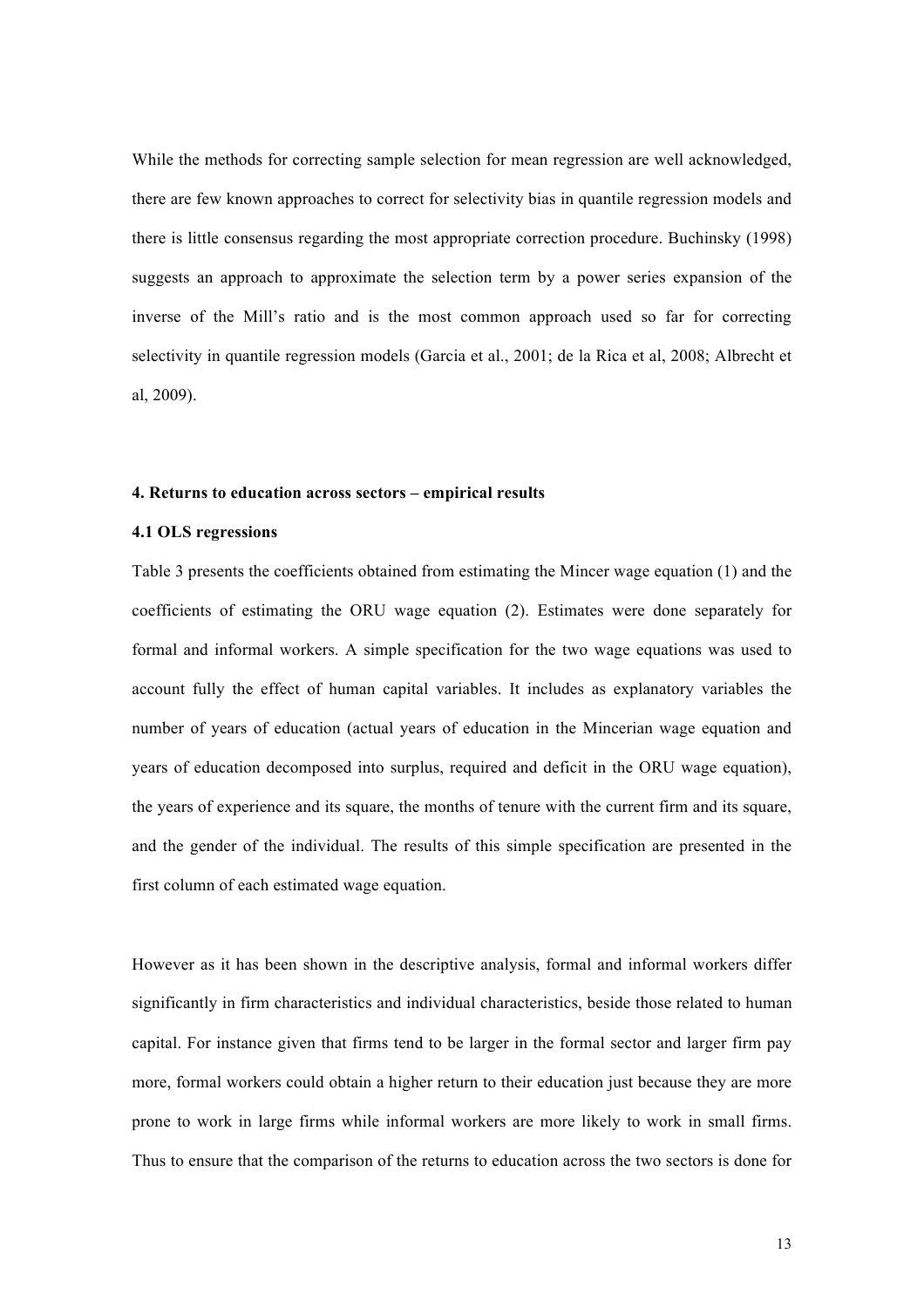observably similar workers, a more comprehensive specification that includes additional controls was used for the two wage equations. Besides, including additional individual and job characteristics also allow us to disentangle to what extend these observable characteristics explain the average wage differentials across formal/informal workers. Those controls include dummy variables for marital status, head of household, occupation, contract signed, size of the firm, industry sector, hours worked and a dummy variable indicating the metropolitan area. The results of this more comprehensive specification are shown in the second column of each estimated wage equation.

We start by describing the results of the Mincerian wage equation for the simple specification (columns labeled 1). The results show that education is better rewarded in the formal sector than in the informal sector, since each additional year of schooling increase hourly wages by 10.08% for formal workers, and this is around double that for the informal workers, 5.43%. Once additional controls are accounted for (columns 2) the return to schooling estimated for both sectors is lower, especially for formal workers. Each additional year of schooling increased hourly wage by 6.75% for formal workers and by 3.78% for informal workers. Nevertheless, the finding that formal workers have a higher return to their education than informal workers still holds.

Considering the existence of educational mismatches gives an interesting picture of the difference in the returns to schooling across the two sectors. Table 3 also presents the returns associated with schooling when educational mismatches are present –the ORU wage equation (2). Consistent with previous literature i) the returns to surplus schooling are lower than the returns to required schooling, ii) a year of deficit schooling carries a wage penalty for both sectors, and iii) the returns on required education are higher than that on actual or attained education in the Mincer equation. As it can be seen, the returns to required and to surplus schooling are higher in the formal sector than in the informal. One additional year of required education raises hourly wages by 13.23% in the formal sector and by 7.63% in the informal.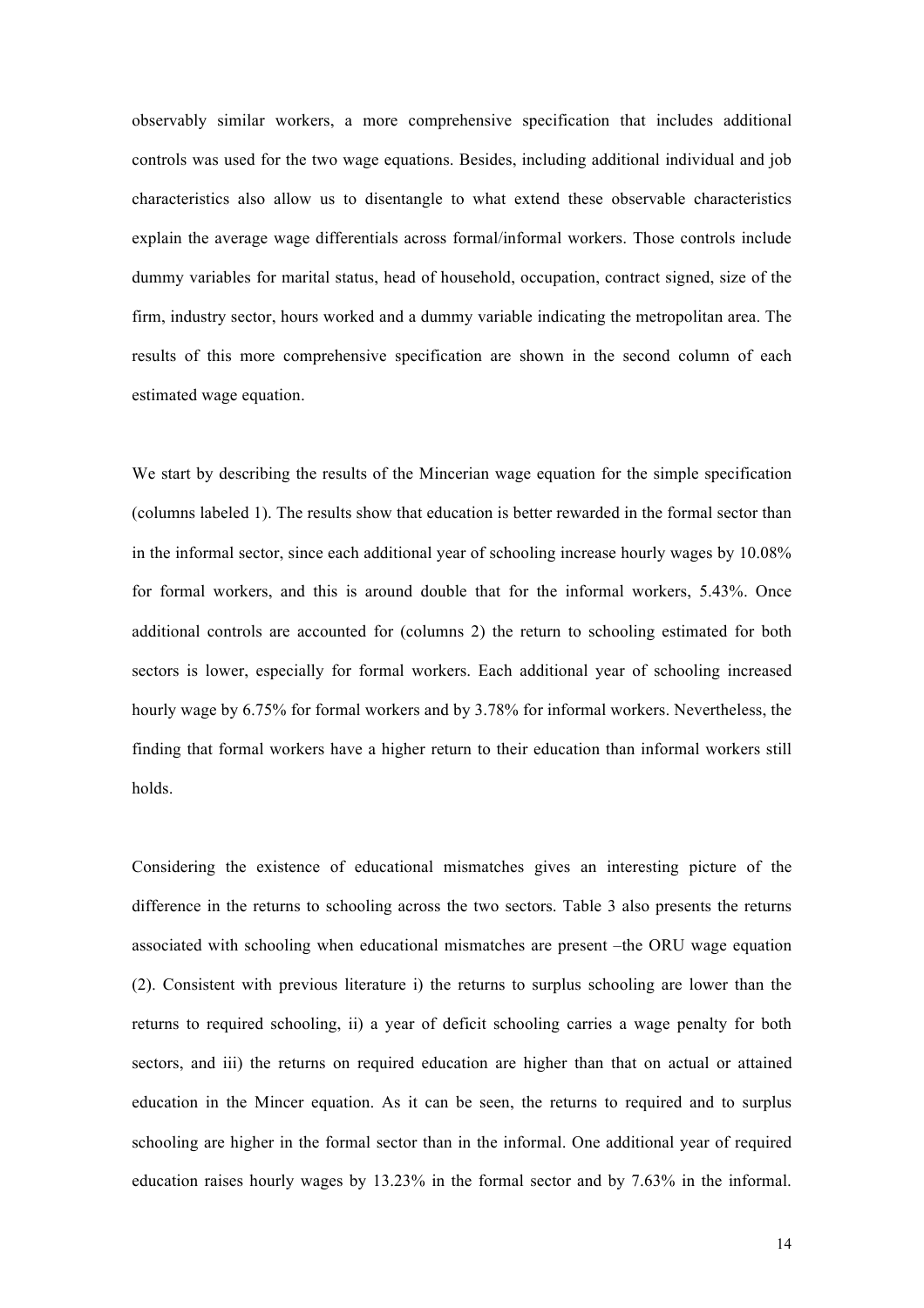Years of surplus education are associated with an earning increase of 9.31% for formal workers and 4.16% for informal workers. Noteworthy is that the penalty of deficit schooling is almost the same across sectors, around 3%-4%. As with the results from estimating the Mincerian wage equation, when additional controls are introduced in the estimation of the ORU wage equation the returns to schooling are lower, mainly for formal workers, but remain significantly higher than those for informal workers. To sum up, formal workers have higher returns to their years of education than informal workers, and this is so in the presence of educational mismatch. Moreover overeducated informal workers are double penalized, they obtain a lower return to their education for the fact of being in the informal sector and they face a second penalty associated with the lower returns they obtain because of the inappropriate use of their education for performing their job.

## **4.2 Quantile regressions**

The OLS results provide the return estimates at the mean of the wage distribution, which may cover important differences in the return estimates at different points of the wage distribution. Table 4 presents the quantile regressions results obtained from estimating the Mincerian wage equation - eq.  $(3)$  - in the upper panel and the ORU wage equation - eq.  $(4)$  – in the lower panel. Both equations were estimated using all set of controls (dummy variables for marital status, head of household, occupation, contract signed, size of the firm, sector industry, hours worked and metropolitan area). The results reveal that schooling is not uniformly rewarded in the labor market along the wage distribution. More specifically, the return to actual education increases along the wage distribution for formal workers, while a comparable pattern is not observable for informal workers. Interestingly, the difference in the return to actual education for formal and informal workers in the  $25<sup>th</sup>$  quantile is minimal, while at the  $75<sup>th</sup>$  quantile the return to actual education for formal workers is around double than that for informal workers. That the returns to education for formal workers in the  $25<sup>th</sup>$  quantile are very similar to those of informal workers counterparts can be the result of the existence of a minimum wage, binding only for the formal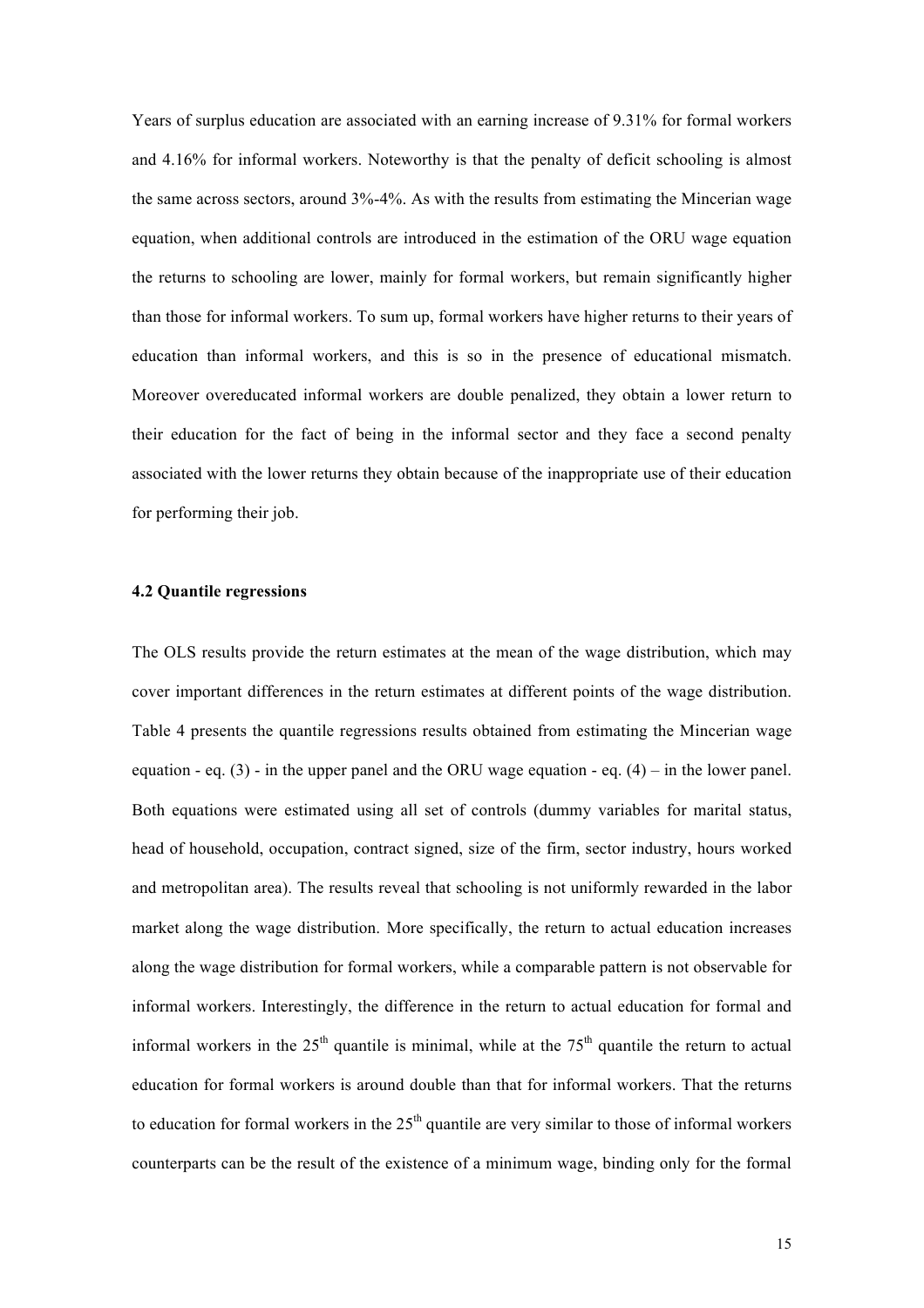sector, which could be imposing an important distortion to the returns to education to formal sector workers at this part of the distribution.

The results obtained for the ORU specification in eq. 4 show that, the returns to surplus and required education behaves similarly to the returns to actual education, increases along the wage distribution for formal workers and remains almost constant for informal workers across the different quantiles. And the penalty associated to deficit education has a non-monotonic behavior for formal and informal workers. These patterns are summarized in Figure 1, which plot the estimated returns at different percentiles for formal and informal workers. As it can be seen the returns to education is not homogenous along the wage distribution and this heterogeneous behavior is very different for formal and informal workers.

A more detail inspection of the lower panel of Table 4 reveals key information. For instance, differences in the educational returns between formal and informal workers with the same educational-occupational mismatching are present at the  $25<sup>th</sup>$  quantile, although less sizeable than the differences presented in the  $75<sup>th</sup>$  quantile. Formal workers that possess the education required to do their job have a higher return to their education, slightly higher in the lowest quantile and around double in the upper. An overeducated formal worker in the lower part of the distribution obtain a return of his years of surplus education similar to the return obtain by an informal worker for the years of education required to perform his job, 3.48% and 4.86% respectively. Meanwhile the returns to surplus education for formal workers at  $75<sup>th</sup>$  quantile of the distribution are larger than the returns to required education for informal workers, 8.64% and 6.66% correspondingly. Interestingly, the pay penalty associated with deficit years of education is considerable lower for formal workers compare to the one faced by informal workers, at the lower and upper part of the distribution.

The results from the quantile regression leads to the conclusion that formal workers are able to obtain a higher reward for their education even in the presence of educational mismatch, and this is so along all the wage distribution. Furthermore, the returns to surplus education increases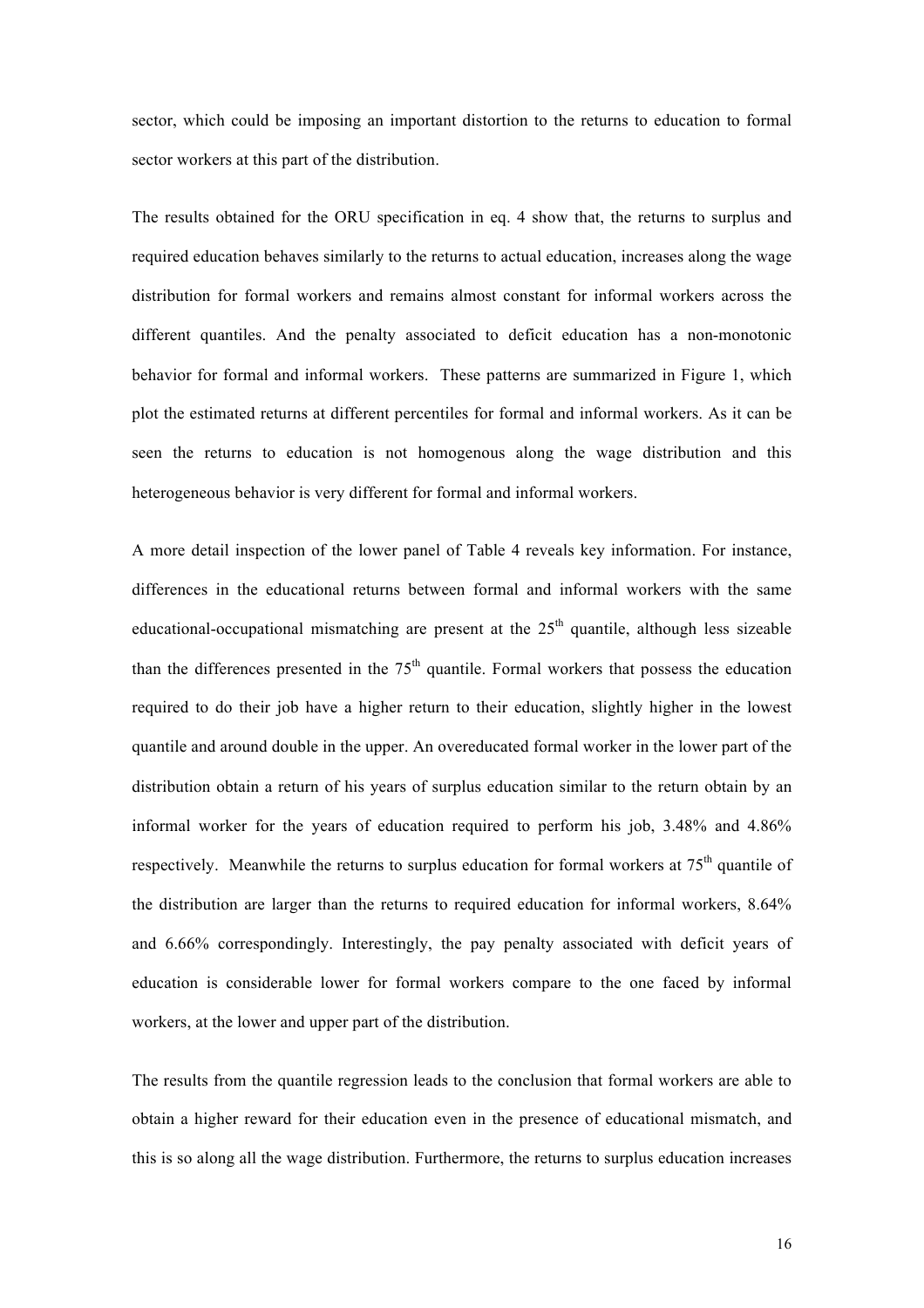considerably for formal workers along the wage distribution suggesting that this type of jobs represents better employment opportunities for overeducated workers. This probably reflect the fact that formal workers may take advantage of the higher productivity  $\delta$  that is present in formal jobs, which may boost the returns to education. Meanwhile, informal workers receive a lower remuneration to their education compared to the one obtained by their formal peers. This difference in returns to education between formal and informal workers is even more accentuated in the upper part of the distribution. More importantly, informal overeducated workers do not face higher returns once they move up the wage distribution, implying that informal jobs may constraint the use of education and its returns.

### **4.3 Sample selection**

Our estimates of the wage equations, when taking into account that unobservable variables might influence both wages and the choice of formal/informal employment, are summarized in Table 5 for the estimates at the mean. These results correspond to estimates of the wages equations augmented by a selection correction term for each sector, using the presence of children in the household and the average number of years of schooling of other household members as an instrument for assignment into the formal or informal sector. The reason for choosing this selection variables is motivated by the fact that these variables should contain household-specific characteristics that influence an individual's choice regarding formal or informal employment, but at the same time have no direct impact on the earning potentials of individuals (Günther and Launov, 2012 use similar variables as exclusions restrictions). As it can be seen, once the selectivity is corrected the returns to schooling remains higher for formal workers in the two wage equations estimated (Mincer and ORU). It is important to note that the selection term (*Mills lambda*) is positive and statistically significant for formal workers. This

 $8$  The productivity of formal firms could be higher than that of informal firms because a higher capital-labor ratio, caused by the fact that informal firms may have less access to credit (Amaral and Quintin, 2006). Another reason is that informal firms continue to operate at a small size that allows them to scape from government control and, therefore, cannot exploit possible economies of scale.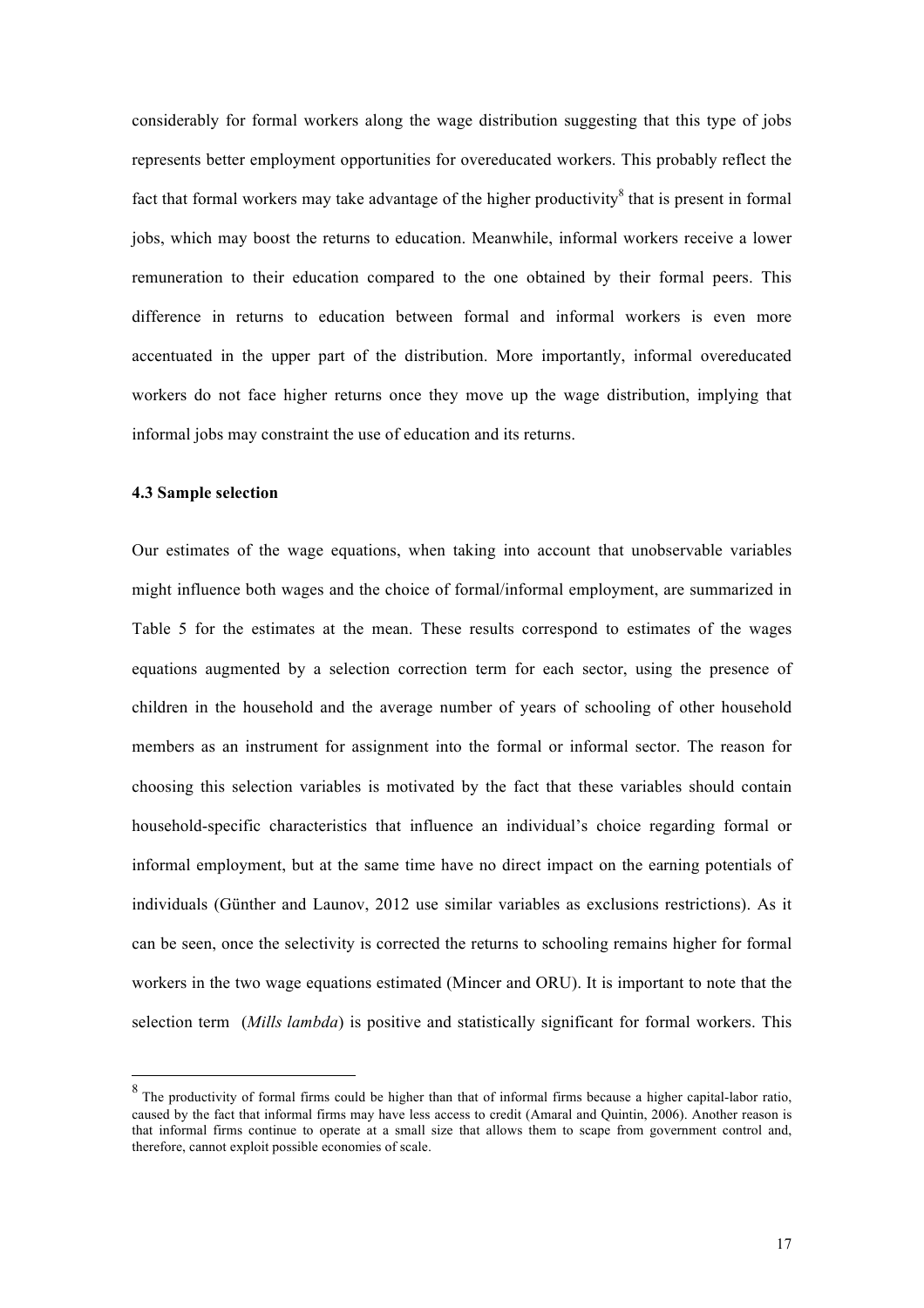result can be interpreted as follows: a worker that has a higher probability of working in the informal sector, due to his observable characteristics, could end up working in the formal sector thanks to unobservable factors (e.g. job-search networks or ability) and gets a higher return to his education (Tannuri-Pianto et al., 2004 find a similar result for Bolivia). In the case of informal workers the selection term is insignificantly different from zero. This implies that there is no correlation between the error terms of the selection equation in (5) and that of the wage equation for informal workers, and thus that the estimates given in Table 2 for informal workers are indeed unbiased.

We also re-estimate the quantile regressions of eq. (3) and eq. (4) introducing the inverse of the Mills's ratio and its square, following the Buchinsky (1998) procedure for correcting for selection bias. The results are presented in Table 6. It can be observed that the pattern of estimated returns and differences between formal and informal workers reported and discussed in the previous section do not vary significantly when selection is accounted for.

All in all, from these results we can assert that the major conclusion on the higher penalty associated to educational mismatch for informal workers remains when controlling for the correlation between the error terms in the selection and the wage equations.

### **7. Conclusions**

There is now substantial body of literature addressing the wage differential between formal and informal workers for developing countries, theoretically and empirically. In empirical analysis wage equations are estimated for each group of workers, where one of the key factors is education (and its returns). There are papers that have gone beyond the difference in the mean, finding that the wage gap is not stable along the wage distribution, estimating quantile regressions. Some works have questioned the existence of a wage gap (i.e, market segmentation) given the endogeneity caused by unobservable characteristics of the individuals, such as skills. As far as we know there is no study that considered the fact that educationoccupation mismatching is present in both formal and informal sector, and that this may be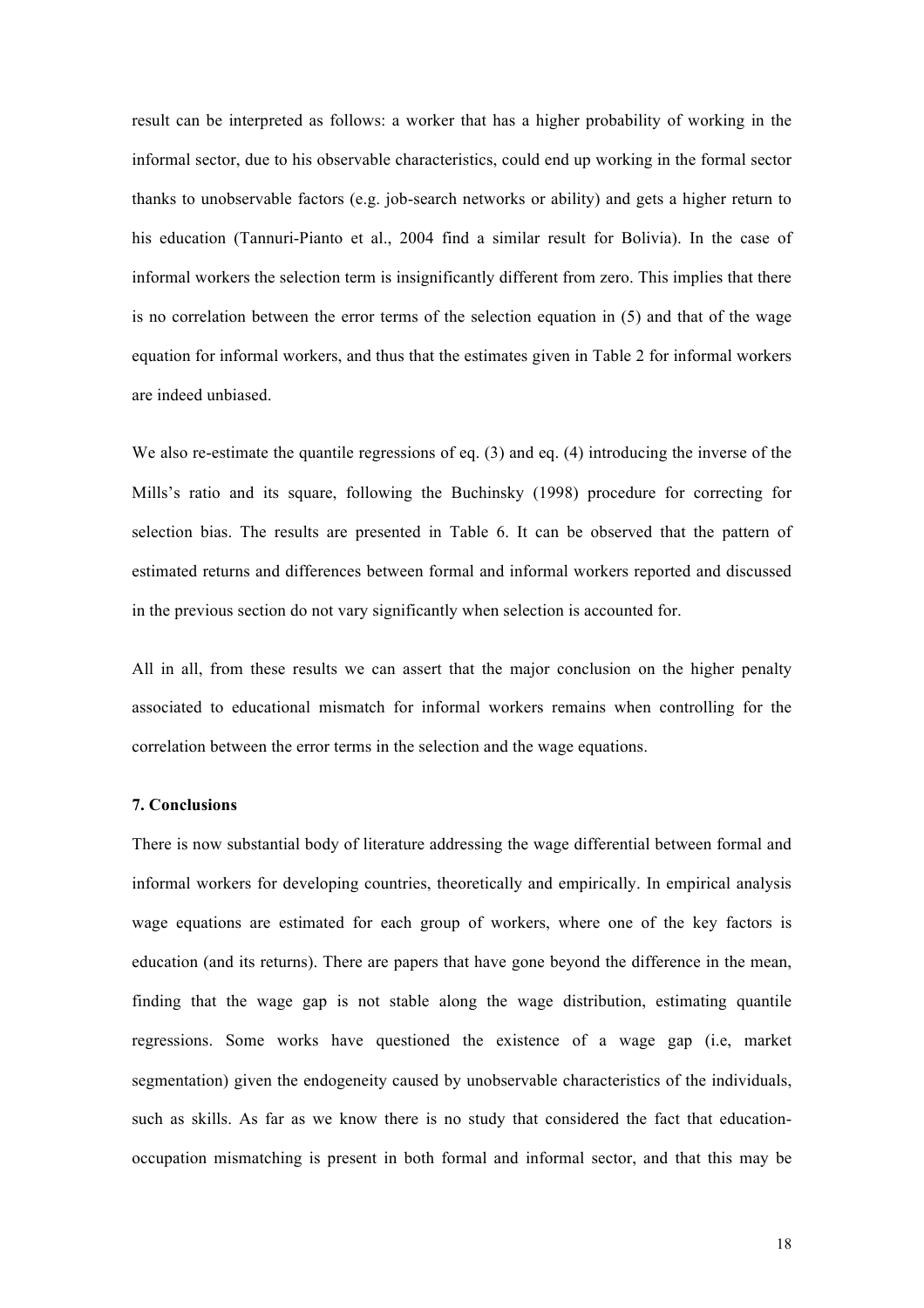driving, at least in part, the formal/informal wage gap. In this paper we have reexamined the wage gap between formal and informal workers taking into consideration that educationoccupation mismatch is present in both sectors, using the case study of Colombia.

Results for Colombia show that formal workers have a higher return to their education, around double, compared with their informal counterparts. These returns vary along the wage distribution and we have shown that the pattern of variation along the distribution is not the same for formal and informal workers. Adding measures of educational mismatch gives important information to the analysis of the formal–informal wage gap. In particular, we showed that in the informal sector not only the returns to education are lower, but the penalty that informal workers face due to educational mismatches in terms of wages are considerable higher than the one faced by their formal counterparts. Therefore, there is a second penalty associated with educational mismatches that puts informal workers at a greater disadvantage compare to formal workers.

If labor market segmentation is what is driving the existence of overeducation in a developing country, as Herrera et al. 2012 claim that it may be the case, then policies engaged with reducing informality could also have other positive effects apart from those commonly known, better quality jobs. Reducing informality may reduce the situation where a highly schooled worker takes a job with low-skill requirements and consequent a low pay. This evidence should be taken into consideration when assessing the issue of informality in the labor market of developing countries since it is likely to affect the allocation of skilled and unskilled workers in formal and informal jobs, and the incentives to accumulate education.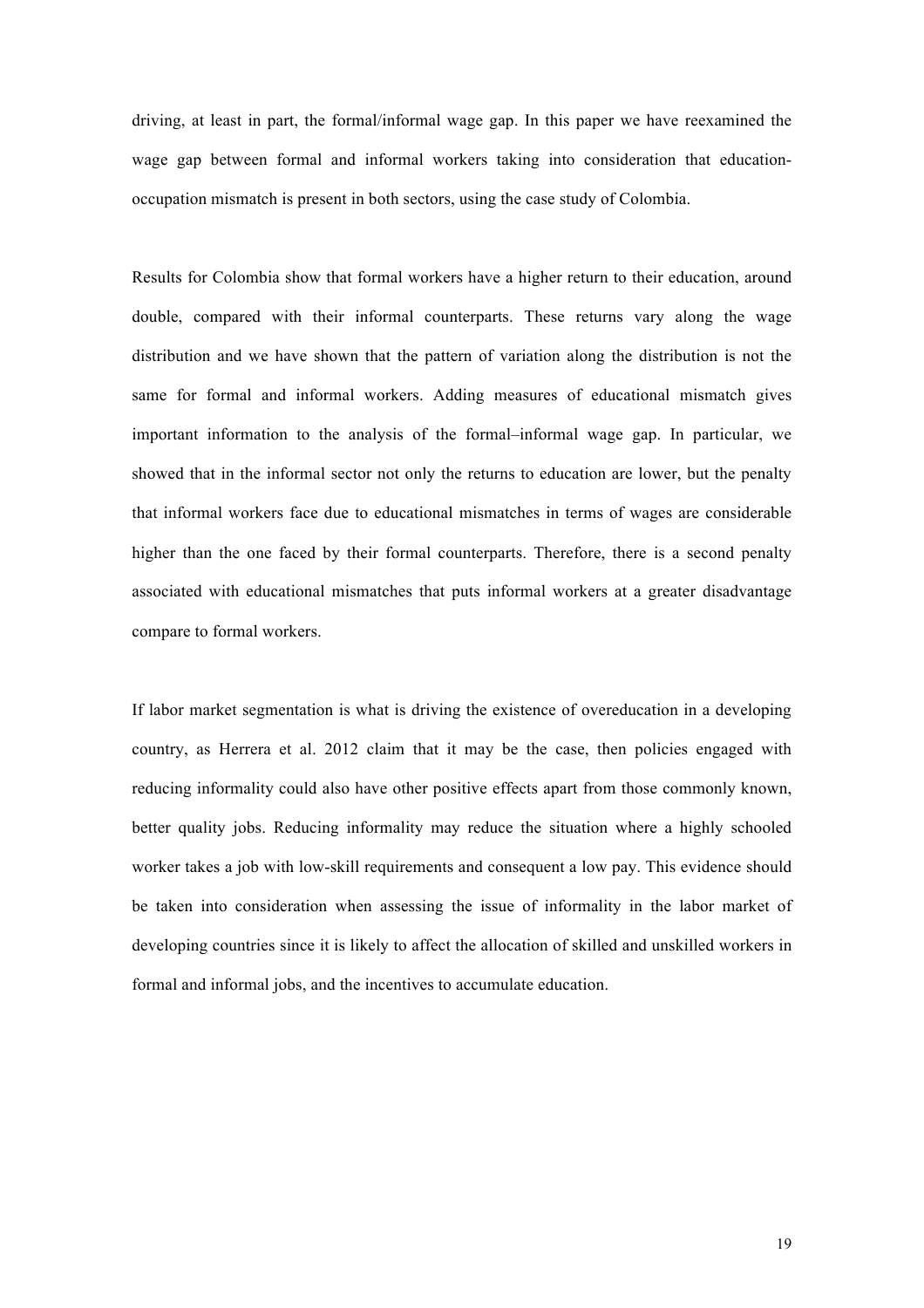## **References**

Abbas, Q. 2008. "Over-education and under-education and their effects on earnings: Evidence from Pakistan,1998–2004." *SAARC Journal of Human Resource Development* 4: 109–125.

Alba-Ramírez, A. 1993. "Mismatch in the Spanish Labor Market: Overeducation?." *The Journal of Human Resources* 28: 259-278.

Alpin, C., Shackleton, J. R., & Walsh, S. 1998. "Over- and undereducation in the UK graduate labour market." *Studies in Higher Education* 23: 17-34.

Amaral, P. S., & Quintin, E. 2006. "A competitive model of the informal sector." *Journal of Monetary Economics* 53: 1541-1553.

Amuedo‐Dorantes, C. 2004. "Determinants and poverty implications of informal sector work in Chile." *Economic Development and Cultural Change* 52:347-368.

Arango, L.E., Herrera, P. & Posada C.E. 2008. "El salario mínimo: aspectos generales sobre los casos de Colombia y otros países. " *Ensayos sobre Política Económica* 26: 204-263.

Attanasio, O., Goldberg, P. K., & Pavcnik, N. 2004. "Trade reforms and wage inequality in Colombia." *Journal of Development Economics* 74: 331-366.

Badaoui, E., Strobl, E., & Walsh, F. 2008. "Is There an Informal Employment Wage Penalty? Evidence from South Africa. " *Economic Development and Cultural Change* 56: 683-710.

Battu, H., Belfield, C., & Sloane, P. 2000. "How well can we measure graduate overeducation and its effects?" *National Institute Economic Review* 171: 82–93.

Bauer, T. K. 2002. "Educational mismatch and wages: a panel analysis." *Economics of Education Review* 21: 221-229.

Buchel, F., & van Ham, M. 2003. "Overeducation, regional labor markets, and spatial flexibility." *Journal of Urban Economics* 53: 482-493.

Botelho, F. & Ponczek, V. 2011. "Segmentation in the brazilian labor market. " *Economic Development and Cultural Change*" 59: 437-463.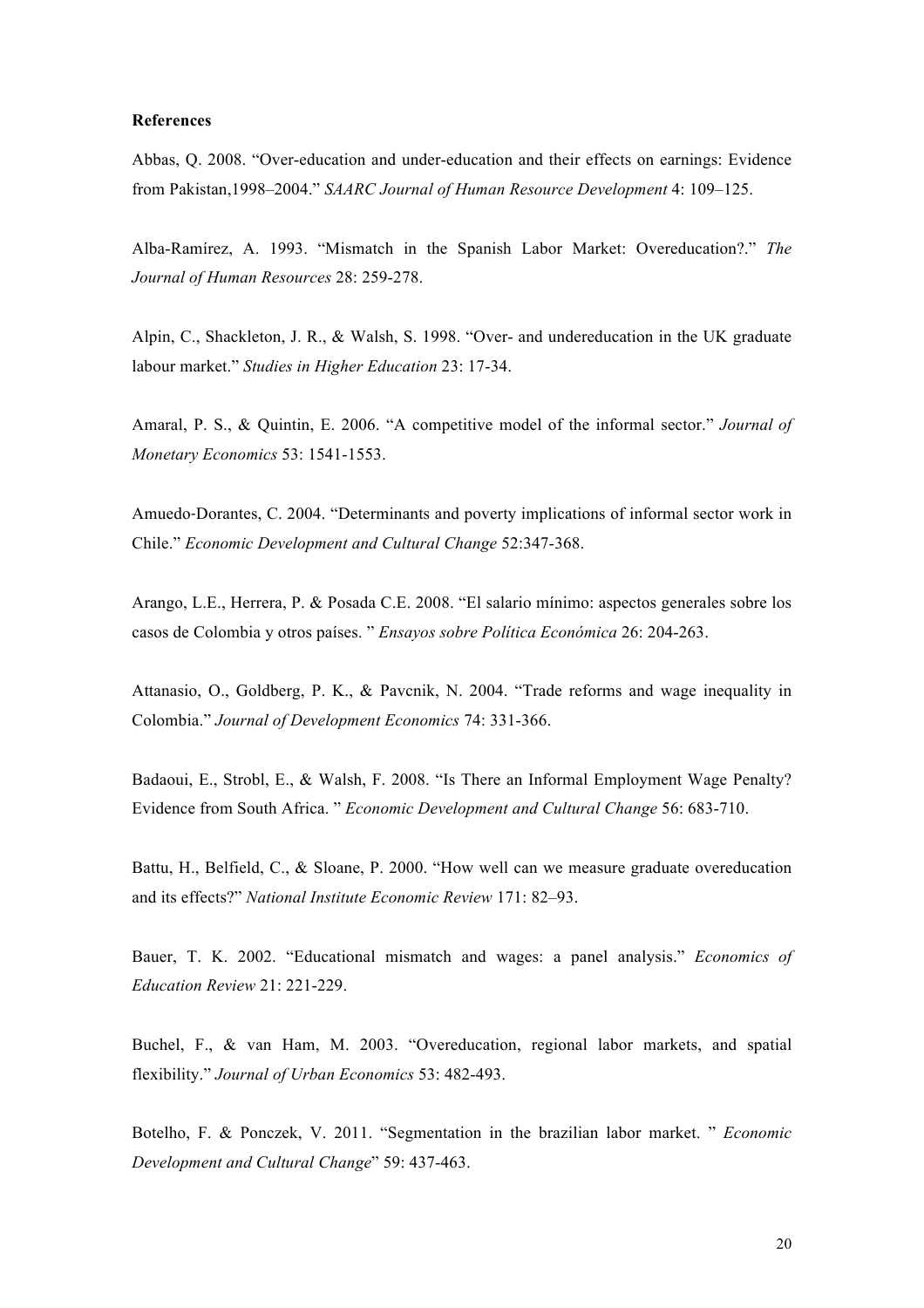Bosh, M. & Maloney, W. 2010. "Comparative analysis of labor market dynamics using Markov processes: An application to informality" *Labour Economics* 17: 621–631

Castillo, M. 2007. "Desajuste educativo por regiones en Colombia: ¿competencia por salarios o por puestos de trabajo?" *Revista Cuadernos de Economía* 26: 107–145.

Charlot, O., & Decreuse, B. 2005. "Self-selection in education with matching frictions." *Labour Economics* 12: 251-267.

Chevalier, A. 2003. "Measuring Over-education." *Economica* 70: 509-531.

Devillanova, C. 2012. "Over-education and spatial flexibility: New evidence from Italian survey data." *Papers in Regional Science*, in press.

Doeringer, P., & Piore, M. 1971. *Internal Labor Markets and Manpower Analysis*. Lexington, Mass.: Heath.

Dolton, P., & Vignoles, A. 2000. "The incidence and effects of overeducation in the U.K. graduate labour market." *Economics of Education Review* 19: 179-198.

Dominguez Moreno, J. A. 2009. "Sobreeducación en el Mercado Laboral Urbano de Colombia para el Año 2006." *Revista Sociedad y Economía* 16:139-158.

Duncan, G. J., & Hoffman, S. D. 1981. "The incidence and wage effects of overeducation." *Economics of Education Review* 1: 75-86.

Fields, G.S. 1975. "Rural-urban migration, urban unemployment and underemployment, and job-search activity in LDCs." *Journal of Development Economics* 2: 165-187.

Flórez, C. E. 2002. "The Function of the Urban Informal Sector in Employment: Evidence from Colombia 1984-2000." Documento CEDE no. 2002-04, Universidad de Los Andes, Bogotá D.C.

*Garcia J, Hernández P, López-Nicolás A. 2001. How wide is the gap? An investigation of gender wage differences using quantile regression. Empirical Economics 26: 149–167.*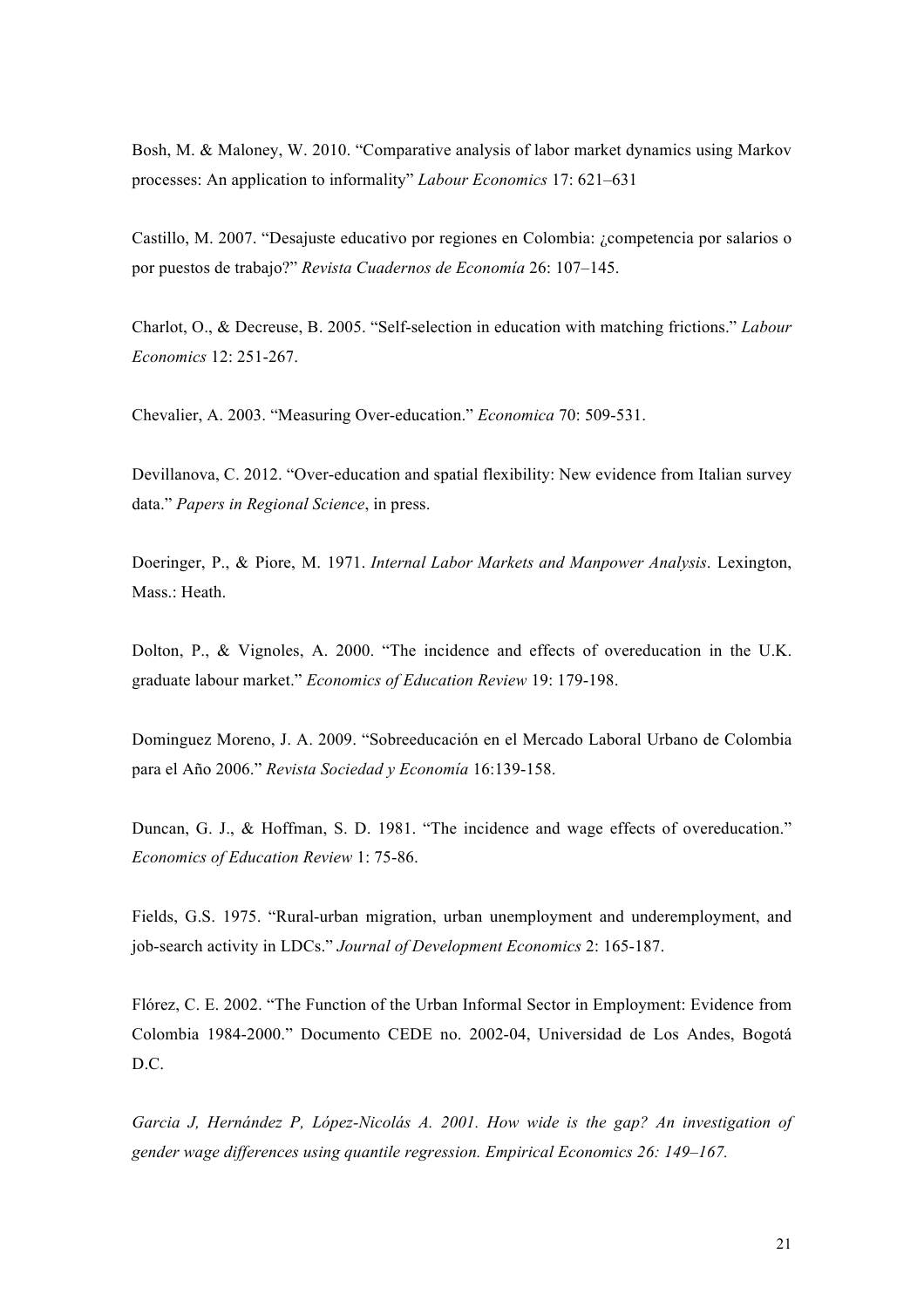Gindling, T.H. 1991. "Labor Market Segmentation and the Determination of Wages in the Public, Private-Formal, and Informal Sectors in San José, Costa Rica." *Economic Development and Cultural Change* 39: 585:605.

Goldberg, P. K., & Pavcnik, N. 2005. "Trade, Wages, and the Political Economy of Trade Protection: Evidence from the Colombian Trade Reforms." *Journal of International Economics* 66: 75-105.

Gong, X., & Van Soest, A. 2002. "Wage Differentials and Mobility in the Urban Labor Market: A Panel Data Analysis for Mexico." *Labour Economics* 9: 513-529.

Green, F., McIntosh, S., & Vignoles, A. 2002. "The Utilization of Education and Skills: Evidence from Britain." *The Manchester School* 70: 792-811.

Groot, W., & van den Brink, H. 2000. "Skill mismatches in the Dutch labor market." *International Journal of Manpower* 21: 584–595.

Günther, I. & Launov A. 2012. "Informal employment in developing countries: Opportunity or last resort? " *Journal of Development Economics* 97: 88-98.

Hartog, J., & Oosterbeek, H. 1988. "Education, allocation and earnings in the Netherlands: 0verschooling? " *Economics of Education Review*, 7:185-194.

Harris, J.R., & Todaro, M.P. 1970. "Migration, unemployment and development: A two-sector analysis." *American Economic Review* 60: 126–142.

Herrera-Idárraga, P.; López-Bazo, E.; Motellón, E. 2012. "Informality and Overeducation in the Labor Market of a Developing Country". XREAP Working Papers 20/2012.

Hill, M. A. 1983. "Female Labor Force Participation in Developing and Developed Countries-- Consideration of the Informal Sector." *The Review of Economics and Statistics* 65: 459-468.

International Labour Organization. 2011. "2011 Labour Overview: Latin America and the Caribbean*.* " ILO*,* International Labour Office, Geneva.

Kiker, B. F., Santos, M. C., & de Oliveira, M. M. 1997. "Overeducation and undereducation: Evidence for Portugal." *Economics of Education Review* 16: 111-125.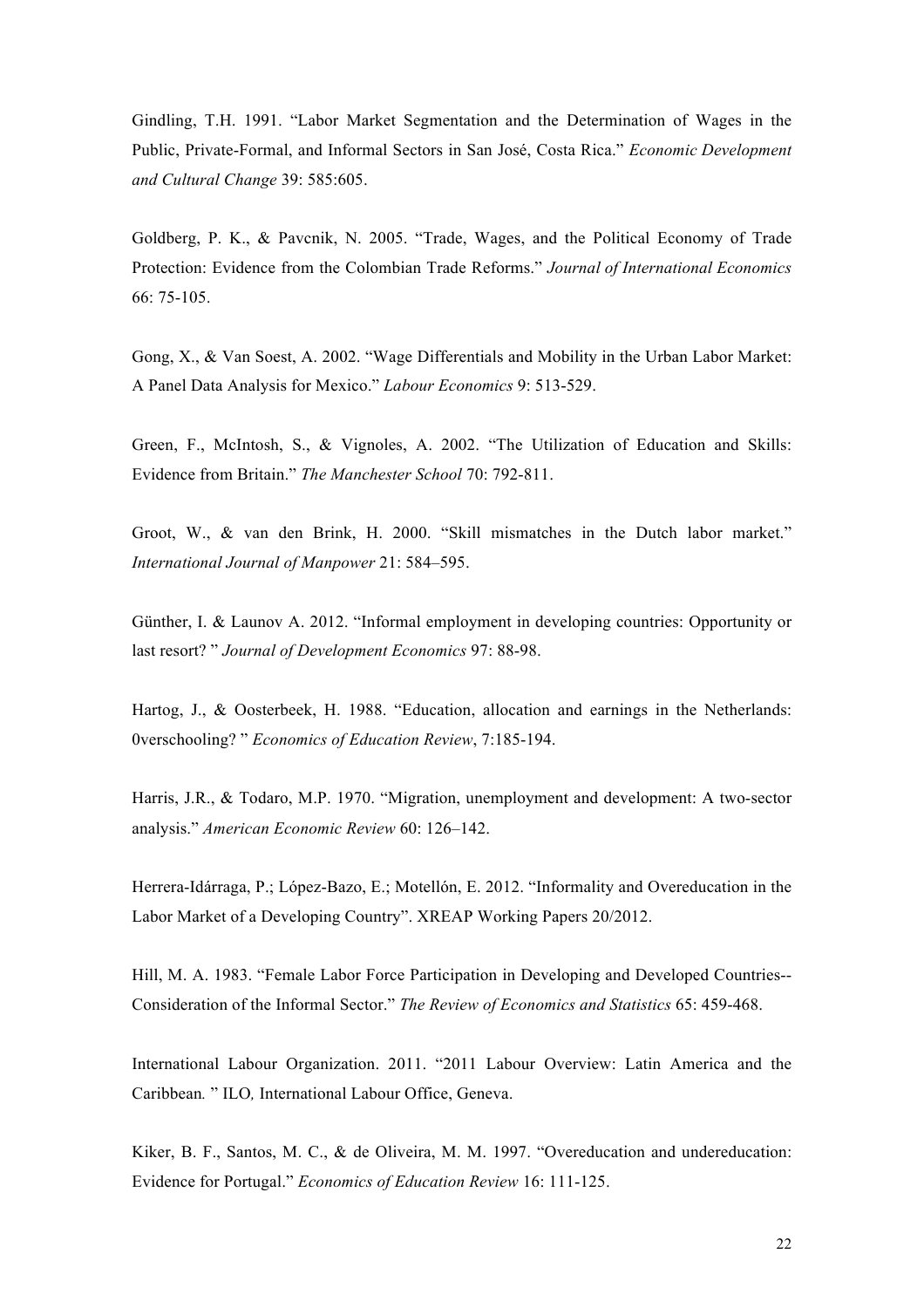Kugler, A., & Kugler, M. 2009. "The Labor Market Effects of Payroll Taxes in a Middle Income Country: Evidence from Colombia." *Economic Development and Cultural Change* 57: 335-358.

Leuven, E., & Oosterbeek, H. 2011. "Overeducation and Mismatch in the Labor Market." In *Handbook of the Economics of Education,* vol 4, ed. Eric A. Hanushek, Stephen Machin and Ludger Woessmann 283-326. Amsterdam: Elsevier Science.

Magnac, T. 1991. "Segmented or competitive labor markets." *Econometrica* 59: 165–187.

Maloney, W. 1999. "Does Informality Imply Segmentation in Urban Labor Markets? Evidence from Sectoral Transitions in Mexico". *World Bank Economic Review* 13: 275–302.

Maloney, W. F., & Núñez, J. 2004. "Measuring the Impact of Minimum wages: Evidence from Latin America." In *Law and Employment: Lessons from Latin America and the Caribbean*, ed. James Heckman & Carmen Pagés, 109–130. Chicago: The University of Chicago Press.

Marcouiller, D., Ruiz de Castilla, V., & Woodruff, C. 1997. "Formal Measures of the Informal-Sector Wage Gap in Mexico, El Salvador, and Peru." *Economic Development and Cultural Change* 45: 367-392.

Mavromaras, K., & McGuinness, S. 2012. "Overskilling dynamics and education pathways." *Economics of Education Review* 31: 619-628.

McGoldrick, K., & Robst, J. 1996. "Gender differences in overeducation: a test of the theory of differential overqualification." *American Economic Review* 86: 280-284

McGuinness, S. (2003). "Graduate overeducation as a sheepskin effect: Evidence from Northern Ireland." *Applied Economics* 35: 597–608.

McGuinness, S. 2006. "Overeducation in the Labour Market." *Journal of Economic Surveys* 20: 387-418.

Mehta, A., Felipe, J., Quising, P., & Camingue, S. 2011. "Overeducation in developing economies: How can we test for it, and what does it mean?" *Economics of Education Review* 30: 1334-1347.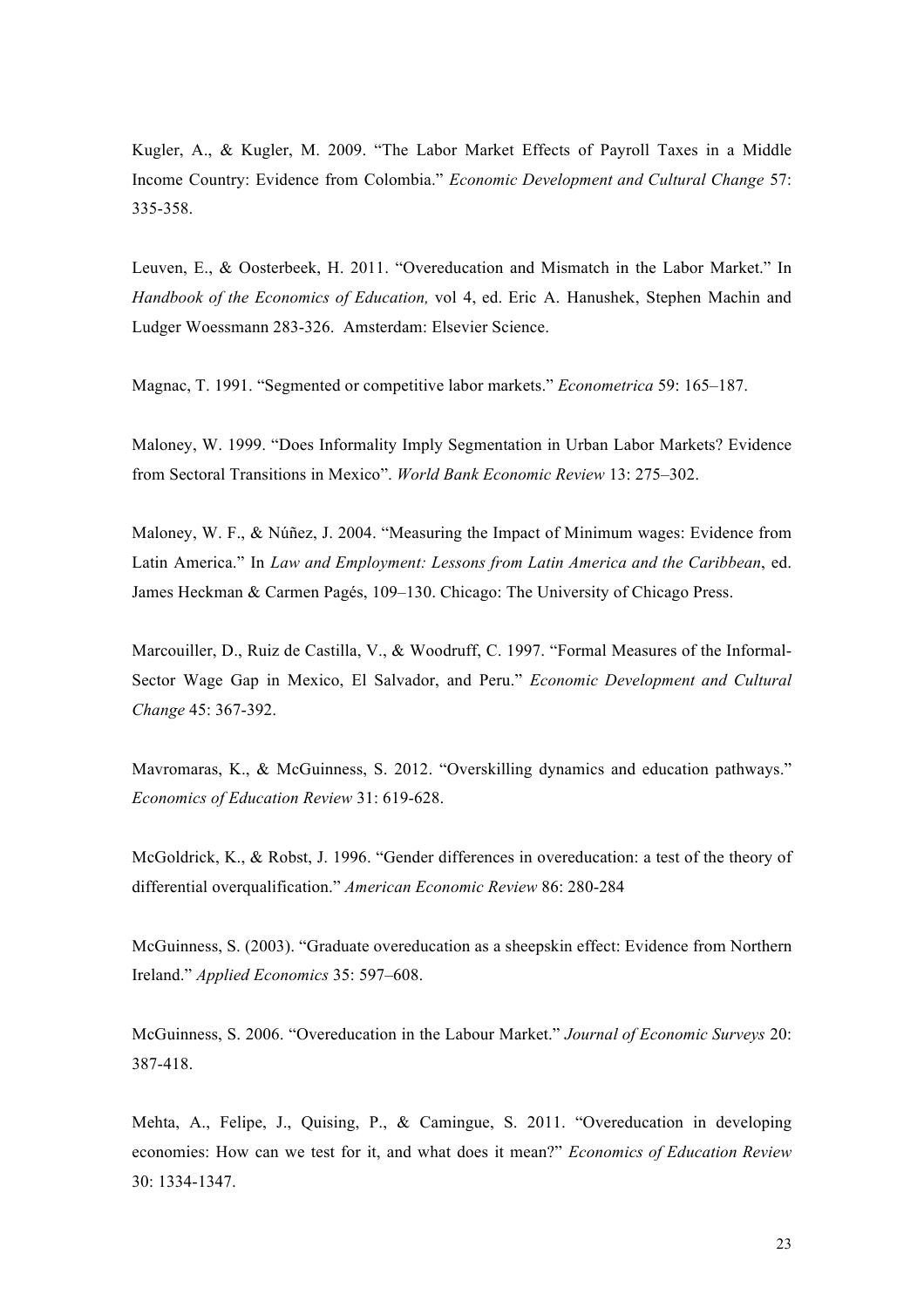Mendes de Oliveira, M., Santos, M. C., & Kiker, B. F. 2000. "The role of human capital and technological change in overeducation." *Economics of Education Review* 19: 199-206.

Mondragón-Veléz, C., Peña, X., & Wills, D. 2010. "Labor Market Rigidities and Informality in Colombia." *Journal of LACEA economia*, LACEA - LATIN AMERICA AND CARIBBEAN ECONOMICS ASSOCIATION.

Mora, J. J. 2005. "Sobre educación en Cali (Colombia). ¿Desequilibrio temporal o permanente?: algunas ideas, 2000-2003." Documentos Laborales y Ocupacionales, no. 2 SENA, Bogotá D.C.

Núñez, J. 2002. "Empleo informal y evasión fiscal en Colombia." Archivos de Economía no. 210, Departamento Nacional de Planeación, Bogotá D.C.

Perry, G., W. Maloney, O. Arias, P. Fajnzylber, A. Mason, and J. Saavedra-Chanduvi (2007). "Informality: Exit and Exclusion". The World Bank, Washington D.C.

Pradhan, M., & van Soest, A. 1995. "Formal and informal sector employment in urban areas of Bolivia." *Labour Economics* 2: 275-297.

Pratap, S., & Quintin, E. 2006. "Are labor markets segmented in developing countries? A semiparametric approach. " *European Economic Review* 50: 1817-1841.

Quinn, M. A., & Rubb, S. 2006. "Mexico's labor market: The importance of educationoccupation matching on wages and productivity in developing countries." *Economics of Education Review.* 25: 147-156.

Rosen, S. 1972. "Learning and experience in the labor market." *Journal of Human Resources*, 7, 326–342.

Rumberger, R. 1987. "The impact of surplus schooling on productivity and earnings." *Journal of Human Resources* 22: 24–50.

Sicherman, N. 1991. "Overeducation in the labor market." *Journal of Labor Economics* 9: 101– 122.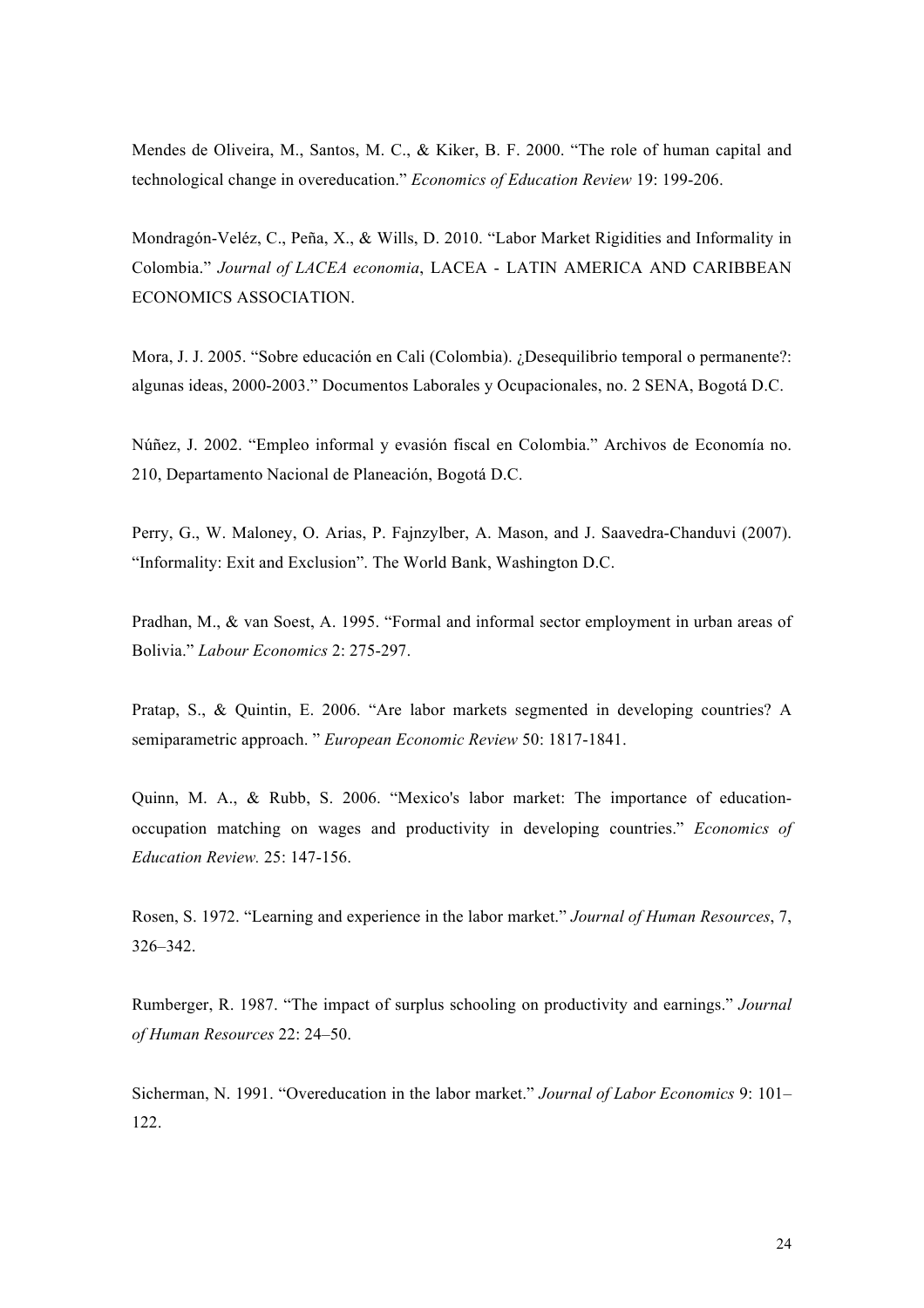Tansel, A. 2000. "Formal versus Informal Sector Choice of Wage Earners and Their Wages in Turkey." In *Informal Sector*, ed. T. Bulutay. Vol. 1. Ankara: State Institute of Statistics.

Thurow, L. C. 1975 . *Generating Inequality*. New York: Basic Books.

Tinbergen, J. 1956. "On the theory of income distribution." *Weltwirtchaftliches Archiv* 77: 156– 175.

Tokman, V. 1982. "Unequal Development and the Absorption of Labour: Latin America 1950– 1980." *CEPAL Review* 17:121–33.

Tsang, M. C., Rumberger, R. W., & Levin, H. M. 1991. "The Impact of Surplus Schooling on Worker Productivity." *Industrial Relations: A Journal of Economy and Society* 30: 209-228.

Verdugo, R., & Verdugo, N. 1989. "The impact of surplus schooling on earnings". *Journal of Human Resources* 24: 629–643.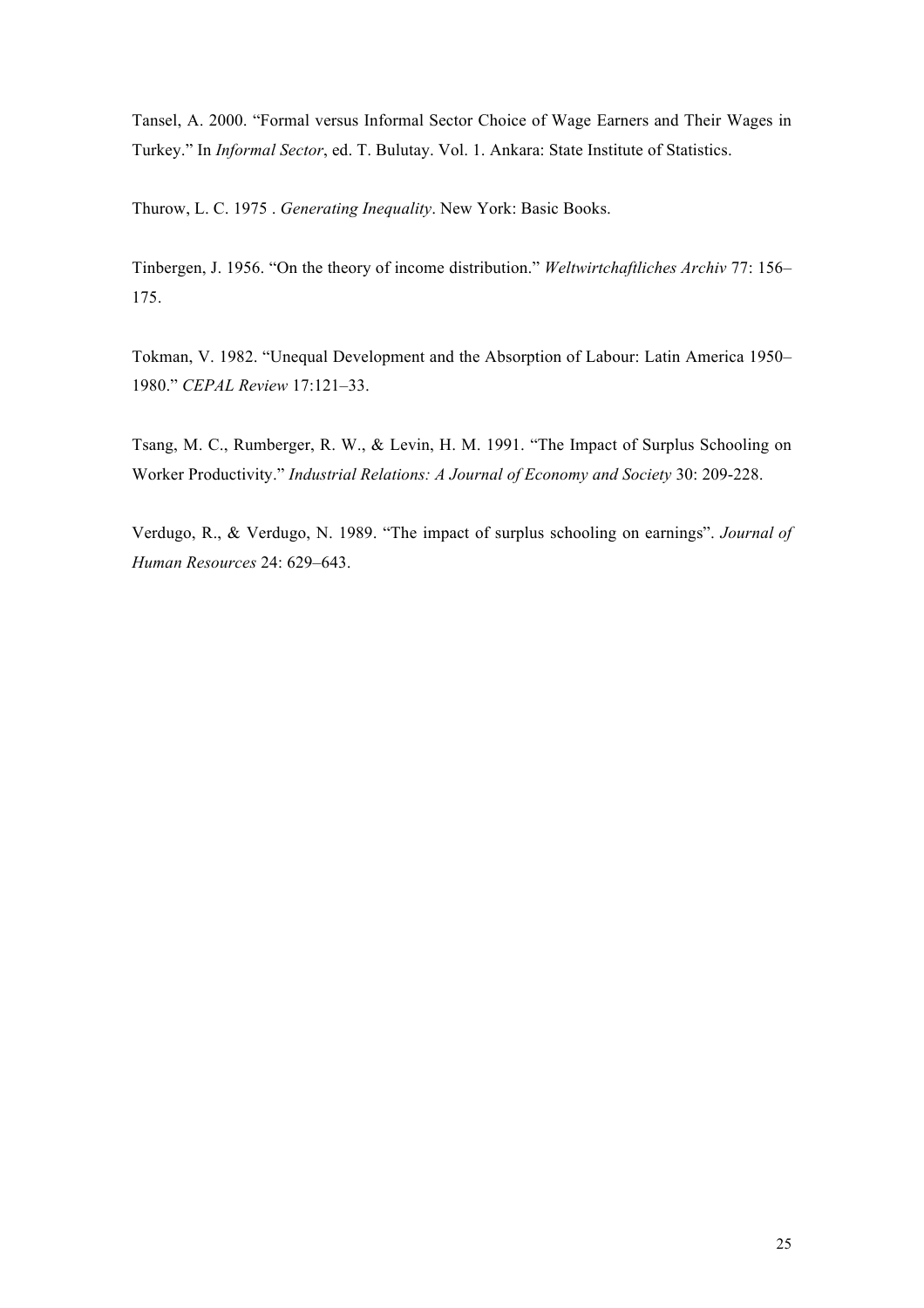| Table 1. Gross hourly wage gap at the mean and at different quantiles |
|-----------------------------------------------------------------------|
|-----------------------------------------------------------------------|

| Mean             |         |         |         |         |         |          |          |
|------------------|---------|---------|---------|---------|---------|----------|----------|
|                  |         | All     |         | Formal  |         | Informal | Wage gap |
|                  | Mean    | sd      | Mean    | sd      | Mean    | sd       | wf/wi    |
| Over - educated  | 4627.06 | 3847.00 | 5170.34 | 4116.13 | 2714.70 | 1602.93  | 1.90     |
| Correct          | 3588.28 | 2747.15 | 4125.16 | 3007.49 | 2366.05 | 1409.71  | 1.74     |
| Under - educated | 2665.47 | 1364.69 | 3131.68 | 1443.82 | 2197.83 | 1097.70  | 1.42     |
| Total            | 3662.58 | 2894.68 | 4240.56 | 3193.62 | 2379.11 | 1396.24  | 1.78     |
|                  |         |         |         |         |         |          |          |
| <b>Quantiles</b> |         |         |         |         |         |          |          |
| Lower - q25      |         |         |         |         |         |          |          |
|                  |         | All     |         | Formal  |         | Informal | wf/wi    |
| Over - educated  |         | 2503.47 |         | 2503.47 |         | 1944.45  |          |
| Correct          | 2333.33 |         | 2503.47 |         | 1600.00 |          | 1.56     |
| Under - educated |         | 1944.45 |         | 2417.59 |         | 1555.56  |          |
| Total            |         | 2333.33 |         | 2503.47 |         | 1633.33  |          |
|                  |         |         |         |         |         |          |          |
| Middle - q50     |         |         |         |         |         |          |          |
|                  |         | All     |         | Formal  |         | Informal | wf/wi    |
| Over - educated  |         | 3111.11 | 3402.78 |         | 2434.78 |          | 1.40     |
| Correct          |         | 2700.35 |         | 3004.17 |         | 2187.50  | 1.37     |
| Under - educated |         | 2503.47 | 2654.46 |         | 2097.62 |          | 1.27     |
| <b>Total</b>     |         | 2722.22 |         | 3004.17 |         | 2216.67  |          |
|                  |         |         |         |         |         |          |          |
| Higher - q75     |         |         |         |         |         |          |          |
|                  |         | All     |         | Formal  |         | Informal | wf/wi    |
| Over - educated  |         | 5185.19 |         | 6003.47 |         | 2986.67  | 2.01     |
| Correct          |         | 3888.89 |         | 4375.00 |         | 2722.22  | 1.61     |
| Under - educated |         | 3004.17 |         | 3402.78 |         | 2561.36  | 1.33     |
| <b>Total</b>     |         | 3888.89 |         | 4612.03 |         | 2731.06  | 1.69     |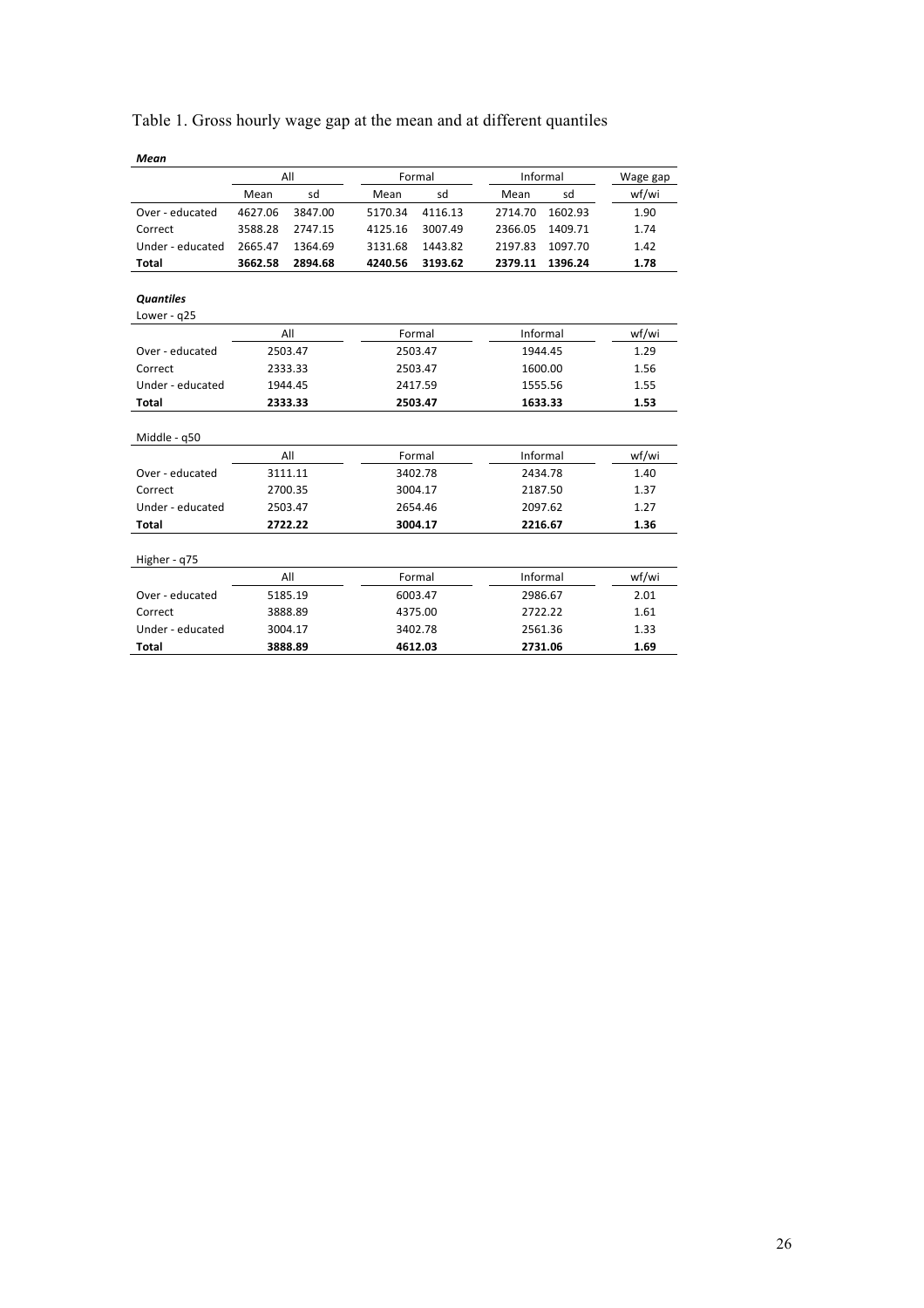|  | Table 2. Descriptive statistics for the main variables in the analysis |  |  |  |
|--|------------------------------------------------------------------------|--|--|--|
|  |                                                                        |  |  |  |

| Table 2. Descriptive statistics for the main variables in the analysis |          | Total     |                | Formal                   | Informal                 |                          |
|------------------------------------------------------------------------|----------|-----------|----------------|--------------------------|--------------------------|--------------------------|
|                                                                        | Mean     | Std. Dev. | Mean           | Std. Dev.                | Mean                     | Std. Dev.                |
| Gross hourly wage (pesos)                                              | 3662.58  | 2894.68   | 4240.56        | 3193.62                  | 2379.11                  | 1396.24                  |
| Formal                                                                 | 0.69     | 0.46      | $\blacksquare$ | $\overline{\phantom{a}}$ | $\overline{\phantom{a}}$ | $\overline{\phantom{a}}$ |
| Overeducated                                                           | 0.16     | 0.36      | 0.18           | 0.38                     | 0.11                     | 0.31                     |
| Correct                                                                | 0.75     | 0.43      | 0.76           | 0.43                     | 0.74                     | 0.44                     |
| Undereducated                                                          | 0.09     | 0.29      | 0.07           | 0.25                     | 0.15                     | 0.36                     |
| <b>Educational Attainment</b>                                          |          |           |                |                          |                          |                          |
| Basic Primary or below                                                 | 0.14     | 0.34      | 0.09           | 0.28                     | 0.25                     | 0.43                     |
| Basic secondary                                                        | 0.13     | 0.34      | 0.09           | 0.29                     | 0.22                     | 0.42                     |
| Secondary                                                              | 0.37     | 0.48      | 0.38           | 0.48                     | 0.36                     | 0.48                     |
| Higher education or more                                               | 0.36     | 0.48      | 0.44           | 0.50                     | 0.16                     | 0.37                     |
| Education (years)                                                      | 10.86    | 3.82      | 11.73          | 3.56                     | 8.92                     | 3.65                     |
| Age (years)                                                            | 33.83    | 10.23     | 34.64          | 9.73                     | 32.03                    | 11.03                    |
| Experience (years)                                                     | 17.97    | 11.47     | 17.91          | 11                       | 18.11                    | 12.45                    |
| Tenure (months)                                                        | 47.75    | 66.21     | 57.7           | 72.7                     | 25.67                    | 40.93                    |
| Women                                                                  | 0.43     | 0.49      | 0.44           | 0.5                      | 0.41                     | 0.49                     |
| Married                                                                | 0.52     | 0.5       | 0.55           | 0.5                      | 0.46                     | 0.5                      |
| Household head                                                         | 0.43     | 0.49      | 0.45           | 0.50                     | 0.38                     | 0.48                     |
| Occupation                                                             |          |           |                |                          |                          |                          |
| Unskilled                                                              | 0.31     | 0.46      | 0.26           | 0.44                     | 0.43                     | 0.5                      |
| Professionals and Technicians 1                                        | $0.07\,$ | 0.25      | 0.09           | 0.28                     | 0.02                     | 0.13                     |
| Professionals and Technicians 2                                        | 0.04     | 0.2       | 0.05           | 0.22                     | 0.03                     | 0.18                     |
| Managers and Public Officials                                          | 0.03     | 0.17      | 0.03           | 0.18                     | 0.02                     | 0.13                     |
| Administrative Staff                                                   | 0.21     | 0.4       | 0.24           | 0.43                     | 0.12                     | 0.33                     |
| Merchant and Vendor                                                    | 0.16     | 0.37      | 0.15           | 0.36                     | 0.18                     | 0.39                     |
| Service Worker                                                         | 0.18     | 0.39      | 0.18           | 0.38                     | 0.20                     | 0.4                      |
| Type of contract                                                       |          |           |                |                          |                          |                          |
| No contract                                                            | 0.29     | 0.08      | 0.05           | 0.06                     | 0.82                     | 0.43                     |
| Permanent                                                              | 0.48     | 0.50      | 0.65           | 0.48                     | 0.10                     | 0.3                      |
| Temporal                                                               | 0.23     | 0.42      | 0.30           | 0.46                     | 0.08                     | 0.27                     |
| Hours of work (per week)                                               | 50.54    | 10.59     | 49.96          | 9.17                     | 51.82                    | 13.13                    |
| Firm size                                                              |          |           |                |                          |                          |                          |
| Micro (1-10 workers)                                                   | 0.33     | 0.47      | 0.14           | 0.35                     | 0.74                     | 0.44                     |
| Small (11 - 50 workers)                                                | $0.2\,$  | 0.4       | 0.21           | 0.41                     | 0.16                     | 0.37                     |
| Medium (51-100 workers)                                                | 0.06     | 0.23      | 0.08           | 0.26                     | 0.02                     | 0.14                     |
| Large (101 workers or more)                                            | 0.42     | 0.49      | 0.57           | 0.49                     | 0.08                     | 0.27                     |
| Sector                                                                 |          |           |                |                          |                          |                          |
| Agricultural, mining, electricity, gas and water                       | 0.03     | 0.16      | 0.03           | $0.18\,$                 | 0.01                     | 0.11                     |
| Industry                                                               | 0.23     | 0.42      | 0.23           | 0.42                     | 0.22                     | 0.42                     |
| Construction                                                           | 0.07     | 0.26      | 0.04           | 0.21                     | 0.13                     | 0.34                     |
| Sales, Hotels and Restaurants                                          | 0.29     | 0.45      | 0.24           | 0.43                     | 0.41                     | 0.49                     |
| Transportation                                                         | 0.09     | 0.28      | 0.1            | 0.29                     | 0.07                     | 0.25                     |
| Financial Intermediation                                               | 0.12     | 0.32      | 0.15           | 0.35                     | 0.06                     | 0.23                     |
| Social Services                                                        | $0.18\,$ | 0.38      | 0.21           | 0.41                     | 0.1                      | 0.31                     |
| Observations                                                           |          | 13797     |                | 9513                     |                          | 4284                     |

**Notes:** Figures are in percentages, excepting Gross hourly wage, Education, Age, Experience and Tenure, whose units of measurement are indicated in parenthesis.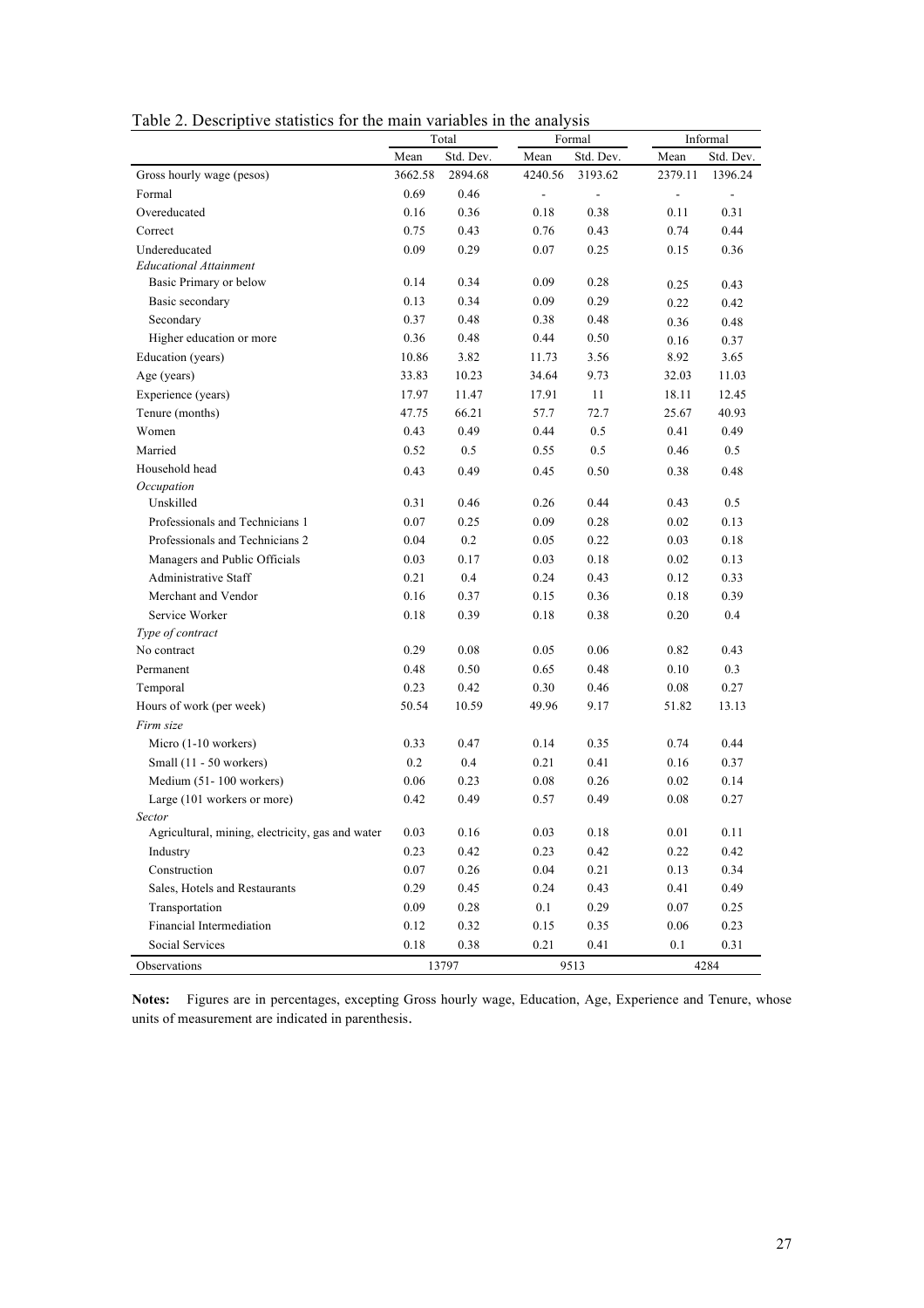|              |            |            | Mincer     |                          | ORU         |             |             |             |  |
|--------------|------------|------------|------------|--------------------------|-------------|-------------|-------------|-------------|--|
|              |            | [1]        |            | [2]                      |             | [1]         |             | [2]         |  |
|              | Formal     | Informal   | Formal     | Informal                 | Formal      | Informal    | Formal      | Informal    |  |
| Actual       | $0.1008**$ | $0.0543**$ | $0.0675**$ | $0.0378**$               | ۰           |             | ۰           |             |  |
|              | [0.0014]   | [0.0023]   | [0.0015]   | [0.0022]                 |             |             |             |             |  |
| Surplus      |            |            | ۰          | $\overline{\phantom{a}}$ | $0.0931**$  | $0.0416**$  | $0.0776**$  | $0.0360**$  |  |
|              |            |            |            |                          | [0.0028]    | [0.0052]    | [0.0025]    | [0.0045]    |  |
| Required     |            |            | ۰          | $\overline{\phantom{a}}$ | $0.1323**$  | $0.0763**$  | $0.1191**$  | $0.0663**$  |  |
|              |            |            |            |                          | [0.0017]    | [0.0034]    | [0.0026]    | [0.0056]    |  |
| Deficit      |            |            | ۰          | ۰                        | $-0.0336**$ | $-0.0468**$ | $-0.0282**$ | $-0.0352**$ |  |
|              |            |            |            |                          | [0.0035]    | [0.0044]    | [0.0031]    | [0.0039]    |  |
| Observations | 9512       | 4284       | 9512       | 4284                     | 9512        | 4284        | 9512        | 4284        |  |
| F-statistic  | 1014.1     | 125.5      | 301.6      | 64.9                     | 996.3       | 106.1       | 319.7       | 63.0        |  |
| R squared    |            |            |            |                          |             |             |             |             |  |
| (adj.)       | 0.39       | 0.15       | 0.56       | 0.37                     | 0.46        | 0.16        | 0.58        | 0.38        |  |

Table 3. Hourly wage estimates. Mincer and ORU models.

**Notes:** [1] = experience (its square), tenure (its square) and gender are included as controls.

 $[2] = [1] +$  marital status, head of household, occupation, type of contract, size of the firm, sector and region are included as controls.

standard errors in  $[$ ].+ p<0.1, \* p<0.05, \*\* p<0.01.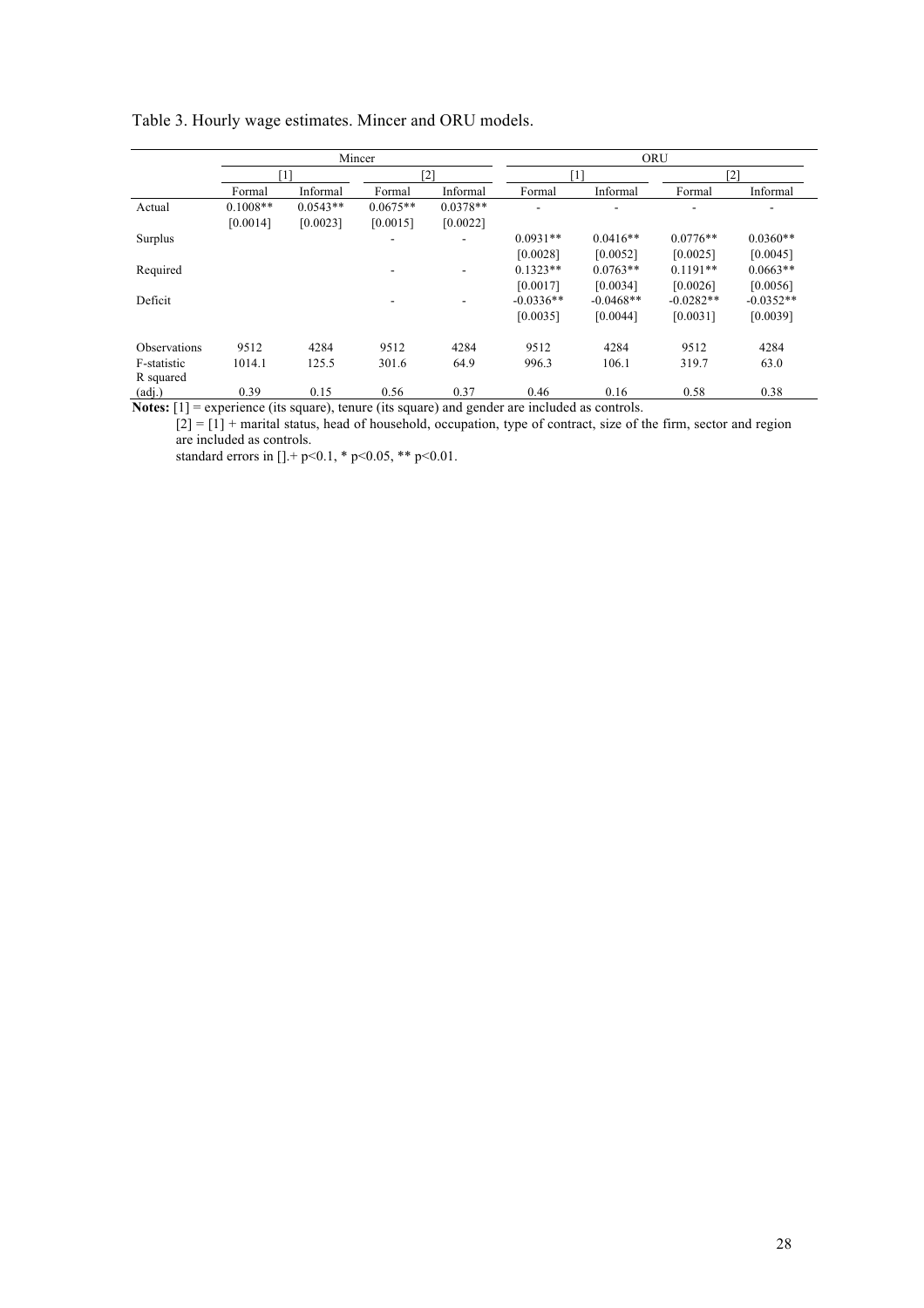|          |             | <b>OLS</b>  |             |             |             |             |             |             |
|----------|-------------|-------------|-------------|-------------|-------------|-------------|-------------|-------------|
|          |             |             |             | OR 25       |             | OR 50       |             | OR 75       |
|          | Formal      | Informal    | Formal      | Informal    | Formal      | Informal    | Formal      | Informal    |
| Actual   | $0.0708**$  | $0.0424**$  | $0.0411**$  | $0.0335**$  | $0.0554**$  | $0.0344**$  | $0.0724**$  | $0.0355**$  |
|          | [0.0016]    | [0.0023]    | [0.0012]    | [0.0037]    | [0.0019]    | [0.0022]    | [0.0026]    | [0.0032]    |
| Surplus  | $0.0776**$  | $0.0360**$  | $0.0488**$  | $0.0338**$  | $0.0662**$  | $0.0372**$  | $0.0887**$  | $0.0358**$  |
|          | [0.0025]    | [0.0045]    | [0.0023]    | [0.0061]    | [0.0026]    | [0.0045]    | [0.0038]    | [0.0052]    |
| Required | $0.1191**$  | $0.0663**$  | $0.0704**$  | $0.0498**$  | $0.1009**$  | $0.0541**$  | $0.1327**$  | $0.0705**$  |
|          | [0.0026]    | [0.0056]    | [0.0024]    | [0.0074]    | [0.0028]    | [0.0055]    | [0.0040]    | [0.0067]    |
| Deficit  | $-0.0282**$ | $-0.0352**$ | $-0.0213**$ | $-0.0326**$ | $-0.0252**$ | $-0.0314**$ | $-0.0263**$ | $-0.0313**$ |
|          | [0.0031]    | [0.0039]    | [0.0030]    | [0.0052]    | [0.0032]    | [0.0038]    | [0.0044]    | [0.0044]    |
| N        | 9512        | 4284        | 9512        | 4284        | 9512        | 4284        | 9512        | 4284        |

Table 4. Hourly wage estimates at the mean and at various quantiles.

**Notes:** standard errors in [].+ p<0.1, \* p<0.05, \*\* p<0.01.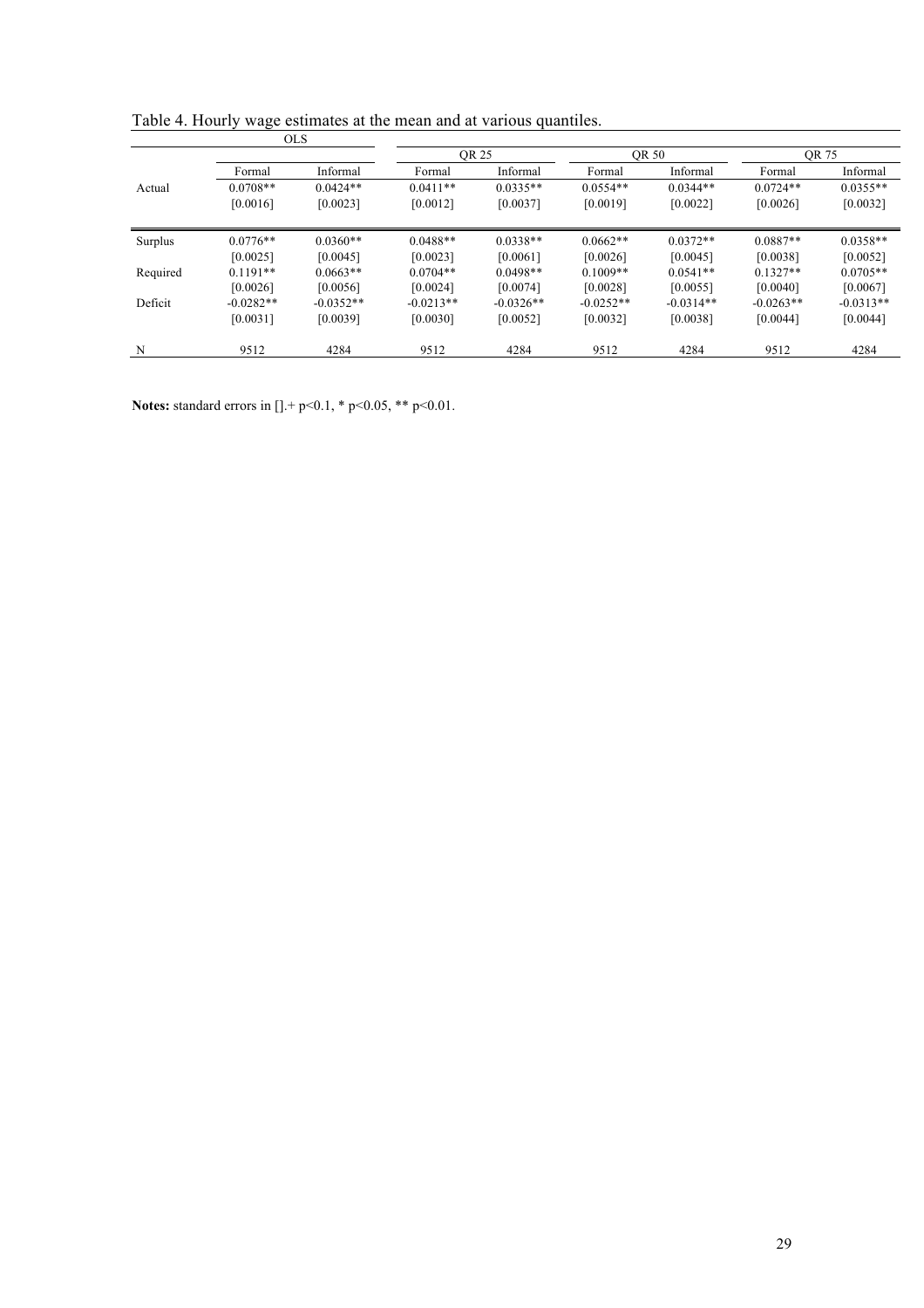|                     |            |            | Mincer         |            | ORU - Mean  |             |                |             |  |
|---------------------|------------|------------|----------------|------------|-------------|-------------|----------------|-------------|--|
|                     | Without    |            | With Selection |            | Without     |             | With Selection |             |  |
|                     | Formal     | Informal   | Formal         | Informal   | Formal      | Informal    | Formal         | Informal    |  |
| Actual              | $0.0708**$ | $0.0424**$ | $0.0715**$     | $0.0423**$ | -           |             |                |             |  |
|                     | [0.0016]   | [0.0023]   | [0.0017]       | [0.0027]   |             |             |                |             |  |
| Surplus             |            |            |                |            | $0.0826**$  | $0.0430**$  | $0.0817**$     | $0.0435**$  |  |
|                     |            |            |                |            | [0.0027]    | [0.0048]    | [0.0028]       | [0.0051]    |  |
| Required            |            |            |                |            | $0.1200**$  | $0.0679**$  | $0.1196**$     | $0.0701**$  |  |
|                     |            |            |                |            | [0.0028]    | [0.0059]    | [0.0029]       | [0.0063]    |  |
| Deficit             |            |            |                |            | $-0.0306**$ | $-0.0383**$ | $-0.0333**$    | $-0.0381**$ |  |
|                     |            |            |                |            | [0.0033]    | [0.0041]    | [0.0034]       | [0.0044]    |  |
| Mills lambda        |            |            | $0.2009**$     | $-0.0194$  |             |             | $0.1556**$     | $-0.036$    |  |
|                     |            |            | [0.0462]       | [0.0598]   |             |             | [0.0457]       | [0.0597]    |  |
| <b>Observations</b> | 9512       | 4284       | 12981          | 13078      | 9512        | 4284        | 12981          | 13078       |  |

Table 5. Hourly wage estimates. Mincer and ORU models – Correcting for selection

**Notes:** [1] = experience (its square), tenure (its square) and gender are included as controls.

 $[2] = [1] +$  marital status, head of household, occupation, hours worked, type of contract, size of the firm, sector and region are included as controls.

standard errors in []. + p<0.1, \* p<0.05, \*\* p<0.01.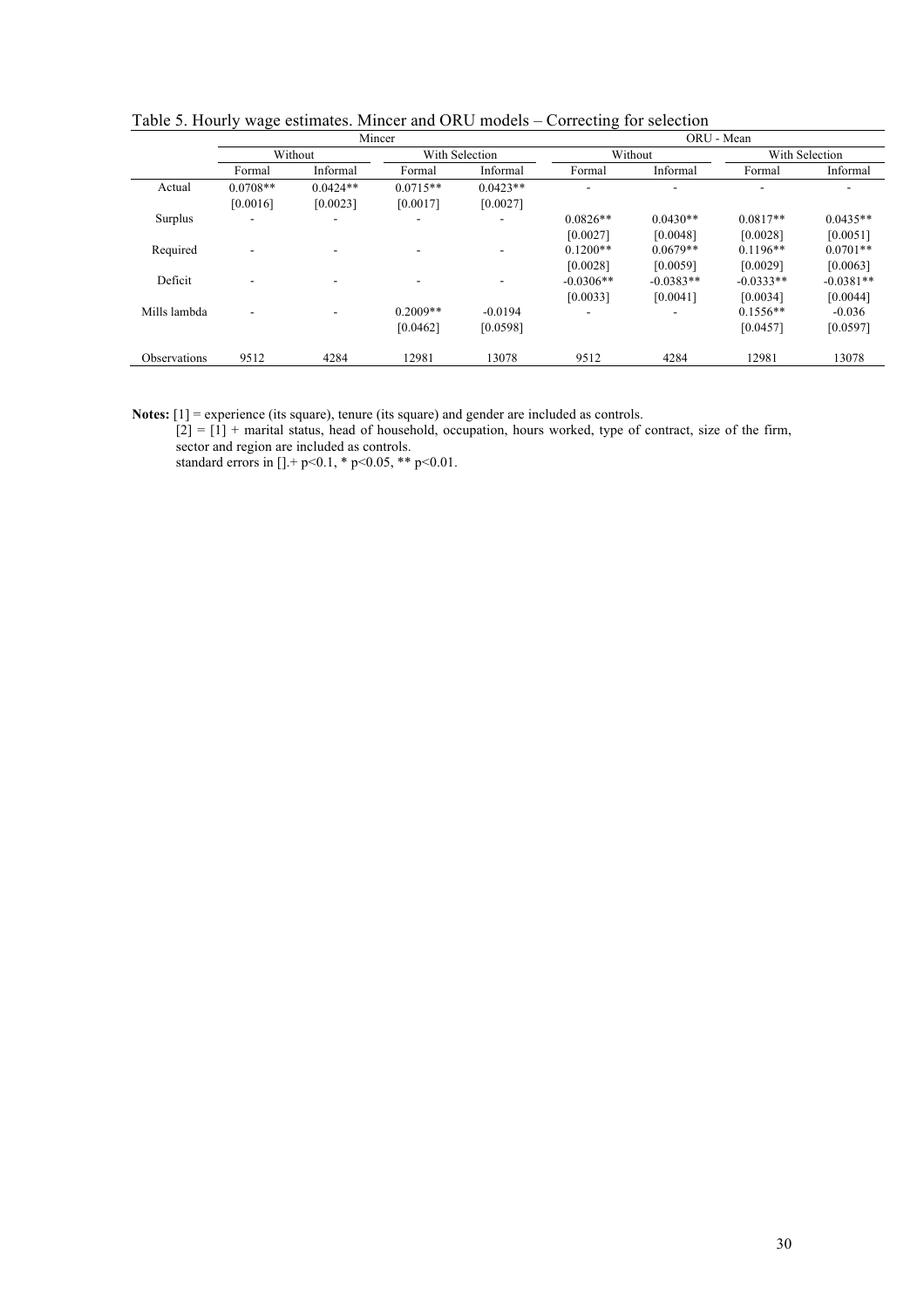| <b>OLS</b> |             |             | QR          |             |            |             |             |             |  |  |
|------------|-------------|-------------|-------------|-------------|------------|-------------|-------------|-------------|--|--|
|            |             |             | OR 25       | OR 50       |            | OR 75       |             |             |  |  |
|            | Formal      | Informal    | Formal      | Informal    | Formal     | Informal    | Formal      | Informal    |  |  |
| Actual     | $0.0683**$  | $0.0380**$  | $0.0293**$  | $0.0342**$  | $0.0549**$ | $0.0341**$  | $0.0727**$  | $0.0305**$  |  |  |
|            | [0.0016]    | [0.0026]    | [0.0009]    | [0.0037]    | [0.0018]   | [0.0023]    | [0.0026]    | [0.0025]    |  |  |
| Surplus    | $0.0768**$  | $0.0368**$  | $0.0362**$  | $0.0355**$  | $0.0587**$ | $0.0373**$  | $0.0885**$  | $0.0293**$  |  |  |
|            | [0.0026]    | [0.0048]    | [0.0017]    | [0.0070]    | [0.0031]   | [0.0045]    | [0.0037]    | [0.0036]    |  |  |
| Required   | $0.1190**$  | $0.0680**$  | $0.0604**$  | $0.0593**$  | $0.0969**$ | $0.0605**$  | $0.1367**$  | $0.0683**$  |  |  |
|            | [0.0027]    | [0.0060]    | [0.0018]    | [0.0084]    | [0.0017]   | [0.0054]    | [0.0038]    | [0.0044]    |  |  |
| Deficit    | $-0.0308**$ | $-0.0355**$ | $-0.0190**$ | $-0.0336**$ | 0.0049     | $-0.0292**$ | $-0.0225**$ | $-0.0274**$ |  |  |
|            | [0.0032]    | [0.0042]    | [0.0021]    | [0.0062]    | [0.0037]   | [0.0039]    | [0.0042]    | [0.0031]    |  |  |
| N          | 8955        | 3997        | 8955        | 3997        | 8955       | 3997        | 8955        | 3997        |  |  |

Table 6. Hourly wage estimates at the mean and at various quantiles – Correcting for selection

**Notes:** standard errors in [].+ p<0.1, \* p<0.05, \*\* p<0.01.